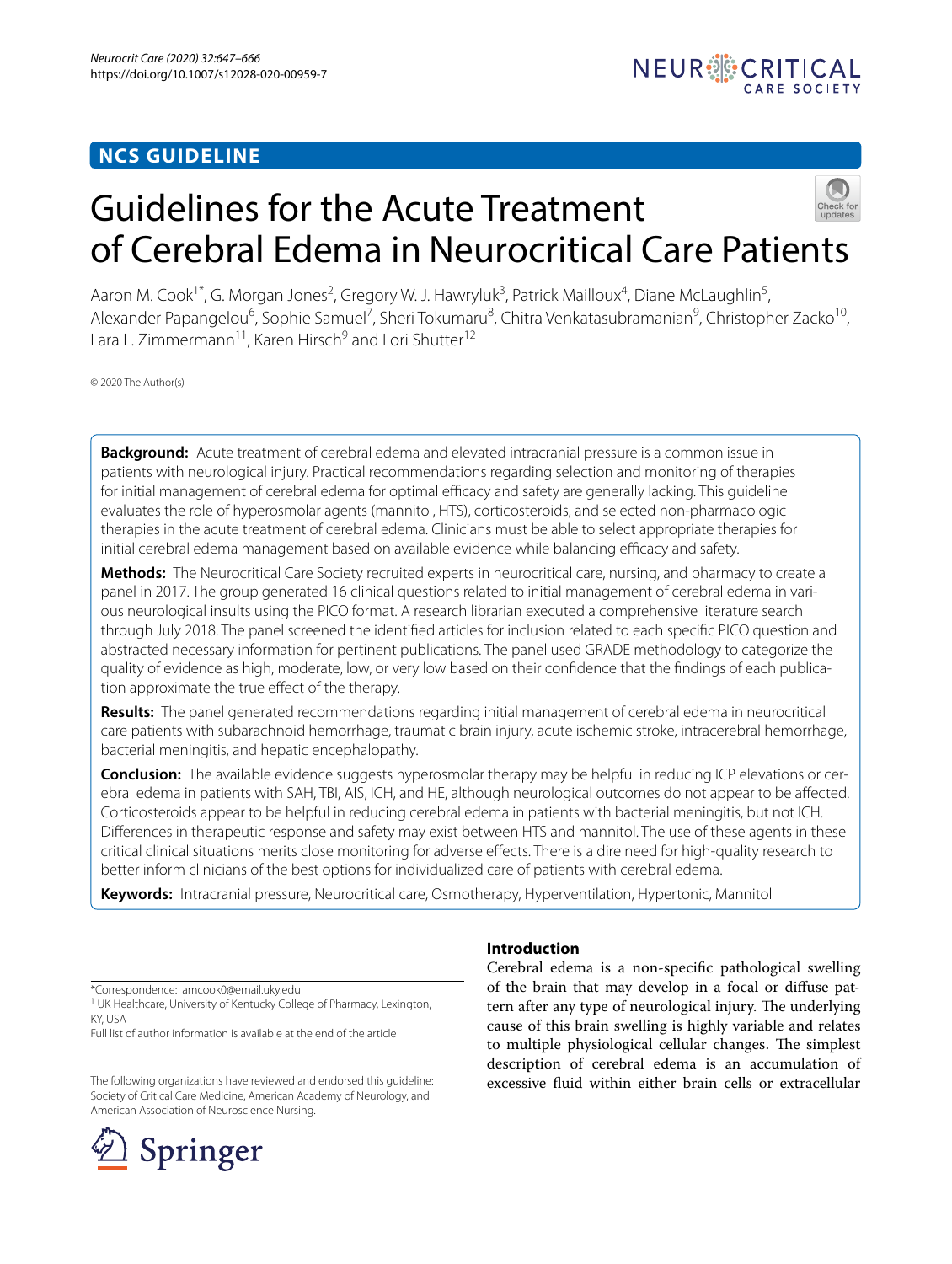spaces. Cerebral edema can be secondary to disruption of the blood brain barrier, local infammation, vascular changes, or altered cellular metabolism. The identification and treatment of cerebral edema is central to the management of critical intracranial pathologies. Measurement of cerebral edema is indirect and generally relies on surrogate markers seen on imaging studies, such as tissue shifts or structural changes, or via intracranial pressure (ICP) monitoring devices. It is considered one of the more common contributors to elevated ICP, which has been identifed as a predictor of poor outcome in patients with TBI, stroke, and other intracranial pathologies  $[1, 2]$  $[1, 2]$  $[1, 2]$ . The literature describes multiple treatment modalities including hyperosmolar therapy, acute hyperventilation, temperature modulation, diversion of CSF, surgical decompression, and metabolic suppression [\[3](#page-15-2)]. These treatments are often administered without consideration of the underlying disease process, when in fact their efficacy may hinge upon the pathophysiology at hand. Recent guidelines for the management of AIS, ICH, and TBI, among others, discuss the treatment of cerebral edema. However, practical recommendations regarding the selection and monitoring of therapies for optimal efficacy and safety are generally lacking [\[3](#page-15-2)–[6\]](#page-15-3).

This guideline primarily evaluates the role of hyperosmolar agents (mannitol, HTS), corticosteroids, and selected non-pharmacologic therapies in the acute treatment of cerebral edema; strategies used for refractory cerebral edema or increased ICP (e.g., barbiturates, therapeutic hypothermia) are not highlighted. The term cerebral edema was used preferentially as a representative term encompassing elevated intracranial pressure, brain swelling, herniation syndromes, and cerebral edema (intracranial pressure may not be known in many patients, but symptoms of this intracranial abnormality may be present). In references where intracranial pressure was specifcally evaluated, the results are stated as such. It should be emphasized that the recommendations in this guideline are based on available medical literature, which may not refect all aspects of clinical expertise and practical experience.

# **Methods**

This work was commissioned and approved by the Neurocritical Care Society (NCS) Board of Directors. The NCS Guidelines Committee tasked two Chairs (AC, LS) to form a panel of experts in neurocritical care, pharmacotherapy, and nursing to execute the guideline. A GRADE methodologist was also included in the panel. Beginning in October 2017, the panel drafted sixteen questions relevant to the treatment and monitoring of cerebral edema in neurocritical care patients using the Grading of Recommendations Assessment,

Development, and Evaluation (GRADE) framework (Table 1) [[7\]](#page-15-4). Questions were drafted using the PICO format and aligned with specifc neurocritical care populations (e.g., TBI) so as to render recommendations relevant to underlying pathologies and not the neurocritical care population as a whole. Individual outcomes of interest related to cerebral edema, ICP, neurological status, or other evaluated parameters are listed on the applicable tables that are included as electronic supplementary material. Of note, the response of intracranial pressure or cerebral edema was separated from neurological outcomes such as modifed Rankin Score or mortality as the authors were uncertain that treatment response of intracranial pressure or cerebral edema is directly related to neurological outcome. Interventions were specifcally identifed by name and formulation in most instances. In some PICO questions, various sodium salts with differing concentrations were evaluated. Throughout the document, "hypertonic saline" was referred to as "hypertonic sodium solutions" to account for the diferences in sodium salt formulation. In cases where a specifc sodium salt or concentration was evaluated, it was identifed as stated in the study if the specifc formulation was pertinent for the results.

A research librarian executed a comprehensive, independent literature search using Ovid Medline and EMBASE from inception  $(1947)$  to July 5, 2018. The searches were peer reviewed by a second librarian at St. Michael's Hospital in Toronto, ON. Additional articles were identifed from the bibliographies of the publications included in the literature search, as well as a supplementary PubMed searches of publications and personal fles of members of the panel up to February 2019 once data abstraction began. The literature search excluded articles that were not available in English, pediatric studies, animal studies, and unpublished works. The panel included systematic reviews, meta-analyses, randomized, controlled trials, observational studies, and case series of fve or more patients. Studies with prospectively collected data which were retrospectively evaluated were consistently considered retrospective observational studies in our quality of evidence assessment. Studies with mixed populations (e.g., SAH, TBI, and ICH) were included if the population relevant to the specifc PICO question had a sample size of fve or more. Meta-analyses were included only if their patients were representative of the population of neurocritical care patients identifed in the specifc PICO question. If the meta-analysis included a mixture of multiple populations, the results were only included if they were diferentiated by neurological injury. All meta-analyses that were excluded due to an inability to diferentiate results by specifc neurological injury are listed as footnotes on the applicable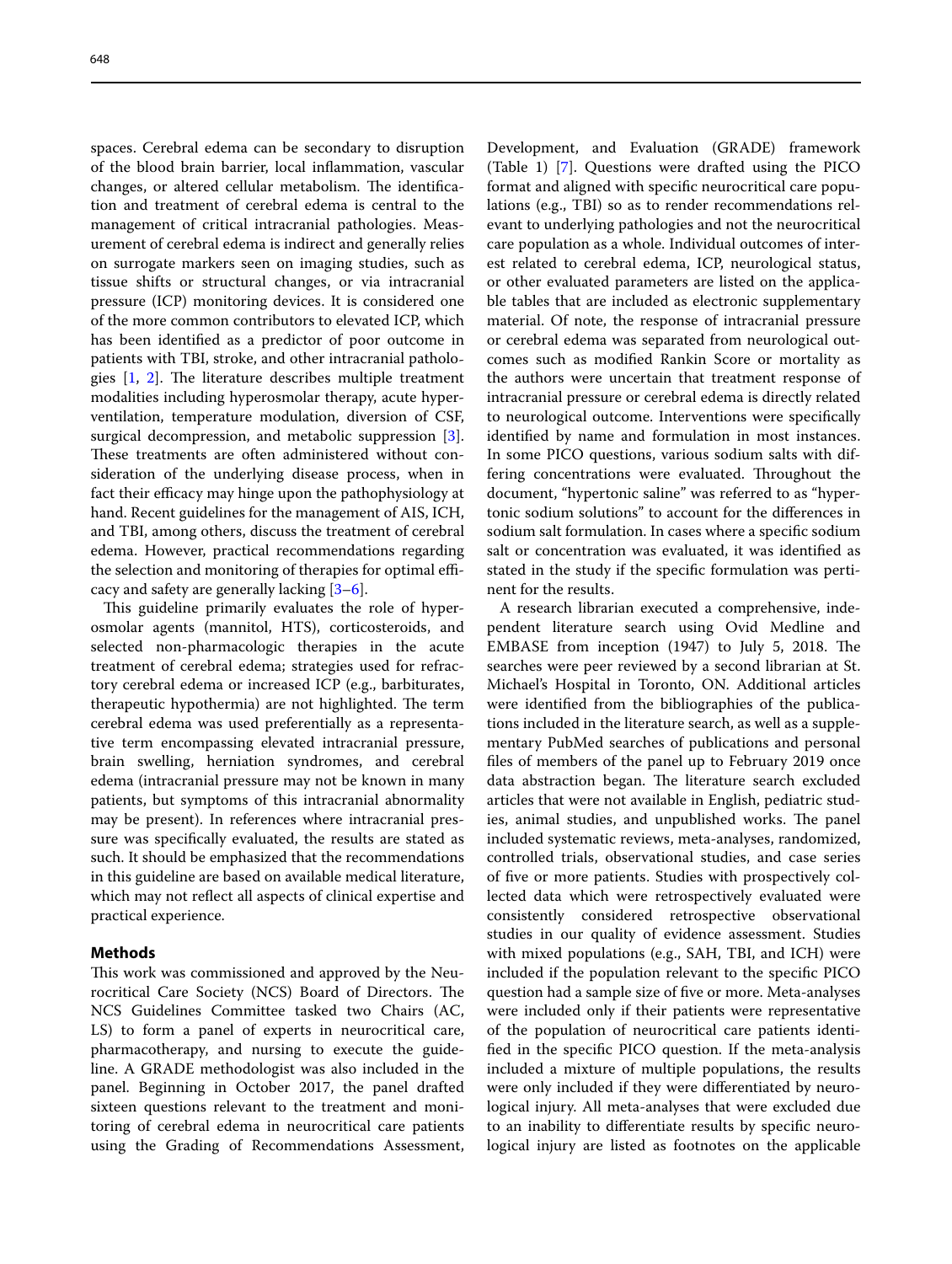evidentiary tables that are included as electronic supplementary material. A systematic review software was used for screening and abstraction of the available literature (DistillerSR, Evidence Partners, Ottawa, Canada). Initial article screening for inclusion criteria was performed by one individual reviewer. Once screened for inclusion, data abstraction from each of the pertinent articles was performed by a minimum of two panel members pertaining to each PICO question (Table 1).

The panel used the GRADE methodology to evaluate the quality of evidence as high, moderate, low, or very low [[7\]](#page-15-4). These designations denote the degree of certainty that the estimate of efect in each study approximates the true efect. Recommendations generated from this literature review and the subsequent quality of evidence rating accounted for efficacy, risks, potential sources of bias, and treatment effect. The Cochrane Risk of Bias Assessment tool was used to evaluate bias in sequence generation, allocation, blinding, missing outcome data, selective outcome reporting, and other sources of bias. The panel classifed recommendations as strong ("We recommend") when they are the preferred treatment for most patients and should be adopted as policy in the majority of situations. Conditional recommendations ("We suggest," "Clinicians should consider") should be further considered based upon the clinical scenario and carefully evaluated by stakeholders before being implemented as policy. Areas where there is insufficient evidence to support recommendations are identifed, and, in some instances, "good practice statements" are provided. These statements are meant to state guidance where there may be a lack of published evidence, but the practice is commonly accepted as benefcial.

The panel met in person on September 26–27, 2018, in Boca Raton, FL, and again on January 17–18, 2019, in Chicago, IL. Other meetings were virtual. Members assigned to specifc PICO questions presented a summary of the GRADE evidence on each topic, and recommendations were discussed, revised, and validated by the entire panel. Internal experts within the Neurocritical Care Society and external stakeholders reviewed the fnal guideline.

# **Treatment of Cerebral Edema in Patients with Subarachnoid Hemorrhage**

In patients with SAH, does sodium target-based dosing with hypertonic sodium solutions (sodium chloride, lactate, or bicarbonate) improve ICP/cerebral edema compared to intermittent, symptom-based bolus doses of hypertonic sodium solutions?

In patients with SAH, does sodium target-based dosing with hypertonic sodium solutions (sodium chloride, lactate, or bicarbonate) improve neurological outcomes at discharge compared to intermittent, symptom-based bolus doses of hypertonic sodium solutions?

#### *Recommendations*

1. We suggest using symptom-based bolus dosing of hypertonic sodium solutions rather than sodium target-based dosing for the management of ICP or cerebral edema in patients with SAH (conditional recommendation, very low-quality evidence).

*Rationale:* In making this recommendation, the panel felt that while the quality of evidence was very low, the consistency of the literature justifed symptom-based bolus dosing of HTS as an efective means of reducing ICP and cerebral edema in patients with SAH. The data on sodium target-based HTS dosing regimens for ICP control were extremely limited and provided only indirect evidence and thus could not be recommended.

2. Due to insufficient evidence, we cannot recommend a specifc dosing strategy for HTS to improve neurological outcomes in patients with SAH.

The panel first evaluated the relative merits of symptom-based bolus dosing of HTS as opposed to HTS administration titrated to a target sodium concentration in patients with SAH (Table 1, Questions 1 and 2). A small number of publications have addressed this specifc issue, and the panel did not identify any studies that directly compared the two administration strategies. Nine studies addressed the two infusion strategies independently: two targeted a sodium level of 145–155 mEq/L and seven used symptom-based bolus administration of HTS  $[8-16]$  $[8-16]$ . The overall quality of evidence was very low (Table 2).

The panel assessed seven studies of symptom-based bolus administration of HTS. One key study for many of the topics in this guideline is Koenig, et al., which was a retrospective cohort analysis that evaluated the percentage of neurocritical care patients who experienced clinical reversal of TTH after receiving a 30–60 mL dose of 23.4% NaCl  $[10]$  $[10]$  $[10]$ . The investigators observed clinical TTH reversal in 75% of cases and 22 patients (32.4%) survived to hospital discharge. Only 16 of 68 patients included had SAH and the results were only reported for the full cohort (i.e., not subdivided to show the SAH patient data specifcally), so the direct efects on patients with SAH could not be discerned. Overall, reversal of TTH was associated with  $a > 5$  mEq/L rise in serum sodium concentration ( $p < 0.001$ ) or an absolute serum sodium of > 145  $mEq/L$  (p < 0.007) within 1 h after 23.4% HTS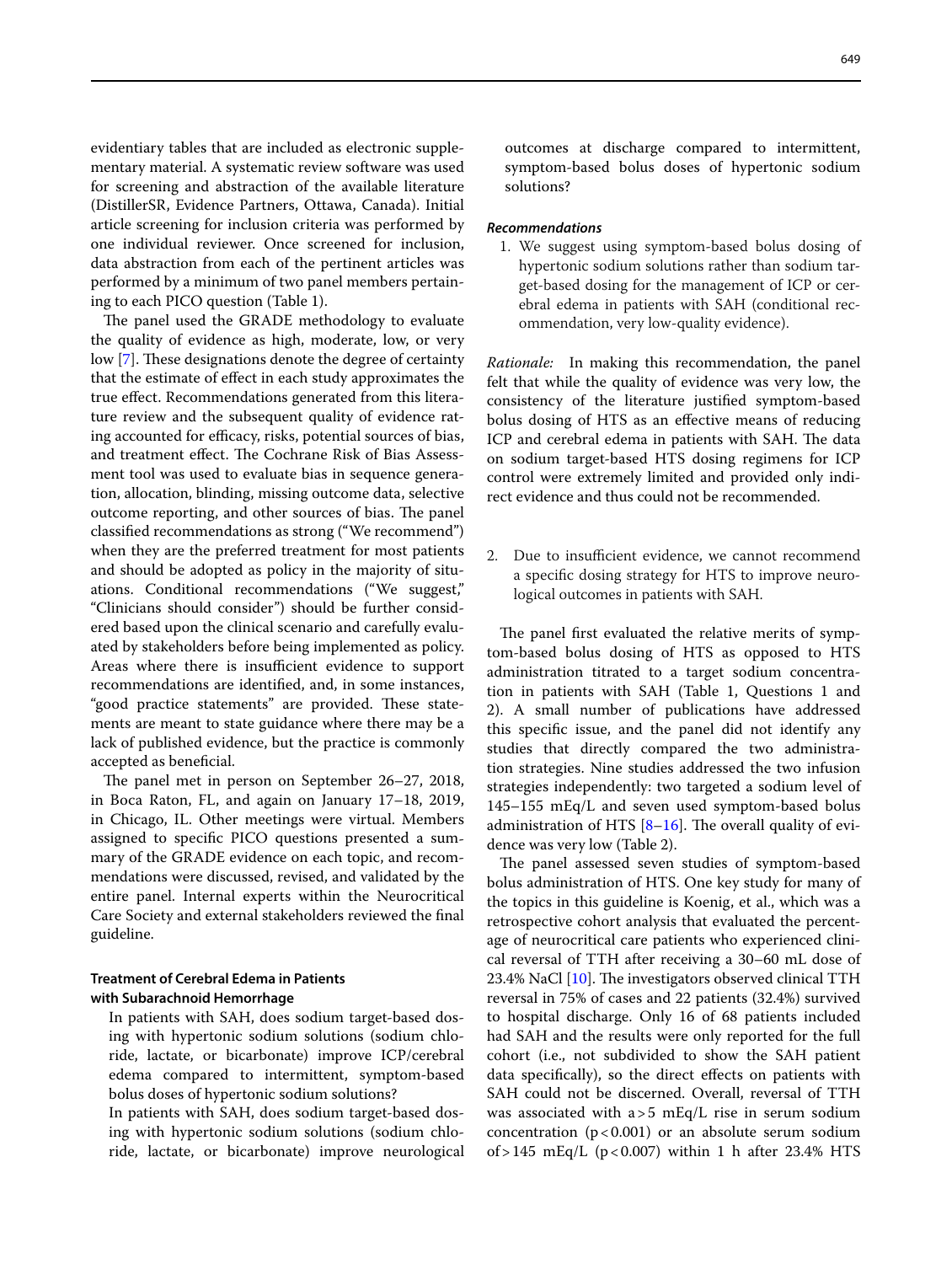administration. It should be noted that while changes in sodium values were observed, specifc targets had not been pre-determined.

In a prospective study, Al-Rawi et al. administered 2 ml/kg of 23.5% NaCl to 44 patients with poor-grade SAH [[14](#page-15-8)]. Patients who demonstrated a robust and durable response to the NaCl infusion were more likely to have a favorable outcome (mRS<4). Bentsen and colleagues published three studies using 7.2% NaCl with 6% HES, a formulation which is currently not available in the USA, in patients with SAH  $[11-13]$  $[11-13]$ . One of these was a prospective, randomized, placebo-controlled trial of 22 patients that found modest reductions in ICP using 7.2% HTS/6% HES compared to placebo  $[11]$  $[11]$ . The other studies were of lower quality with similar results [\[12,](#page-15-11) [13](#page-15-10)].

Two studies explored the efects of titrating HTS to a targeted serum sodium concentration of 145– 155 mEq/L. Tseng, et al. prospectively observed 35 patients who received 2 ml/kg doses of 23.5% NaCl [\[16](#page-15-6)]. They concluded that HTS administration in this manner decreased ICP and improved CBF, though their results were obtained via logistic regression analysis of dose-dependent efects of HTS on CBF as measured by CT scan perfusion studies. The panel deemed that these measures were too indirect to be considered outcomes as defned by the PICO question, which downgraded the rating of this study. A second study retrospectively compared patients who received a 3% NaCl continuous infusion titrated to a goal serum sodium of 145–155 mEq/L to a group of historical controls who did not receive HTS [[9\]](#page-15-12). While the total sample size was robust ( $n=215$ ), only 38 patients had SAH. This subgroup was underpowered, and there was not a statistically signifcant diference in episodes of critically elevated ICP or neurological outcomes. Given both studies were underpowered and used diferent administration methods to achieve the target sodium concentration, the panel felt the available data prevented endorsement of HTS use to target a specifc serum sodium concentration in order to improve ICP, cerebral edema, or neurological outcomes.

While the overall quality of the evidence in this area is very low, the panel felt there was enough consistency across the published studies to suggest symptom-based bolus dosing of HTS as an efective means of reducing ICP and cerebral edema in patients with SAH. In addition, HTS bolus administration may also raise serum sodium, improve brain pH, and increase brain tissue oxygenation  $[17, 18]$  $[17, 18]$  $[17, 18]$  $[17, 18]$  $[17, 18]$ . At present, there are insufficient data to support the use of HTS to improve neurological outcome, regardless of the administration strategy. We did not identify any substantial evidence to support targeting a specifc serum sodium concentration in order to reduce ICP or improve neurological outcome in patients with SAH, demonstrating the need for future research regarding the impact of specifc sodium targets on ICP and neurological outcomes.

# **Treatment of Cerebral Edema in Patients with Traumatic Brain Injury**

In patients with TBI, does the use of hypertonic sodium solutions improve cerebral edema compared to mannitol?

In patients with TBI, does the use of hypertonic sodium solutions for cerebral edema improve neurological outcomes compared to mannitol?

# *Recommendations*

1. We suggest using hypertonic sodium solutions over mannitol for the initial management of elevated ICP or cerebral edema in patients with TBI (conditional recommendation, low-quality evidence). We suggest that neither HTS nor mannitol be used with the expectation for improving neurological outcomes in patients with TBI (conditional recommendation, low-quality evidence).

*Rationale:* In making this recommendation, the panel felt that while the quality of evidence was low, the consistency of the literature suggested HTS was at least as safe and efective as mannitol. In addition, the panel agreed that the putative advantages of HTS over mannitol for fuid resuscitation and cerebral perfusion justifed the suggestion to use HTS over mannitol. Although treatment efect of these agents on elevated ICP or cerebral edema may be expected based on the literature, neither agent has been demonstrated to improve neurological outcomes.

2. We suggest that the use of mannitol is an efective alternative in patients with TBI unable to receive hypertonic sodium solutions (conditional recommendation, low-quality evidence).

*Rationale:* Although HTS was recommended over mannitol, the quality of evidence was low and the literature consistently suggests that mannitol is also a safe and efective option for the initial management of elevated ICP or cerebral edema in patients with TBI, particularly those with concomitant severe hypernatremia or volume overload.

3. We recommend against the use of hypertonic sodium solutions in the pre-hospital setting to specifcally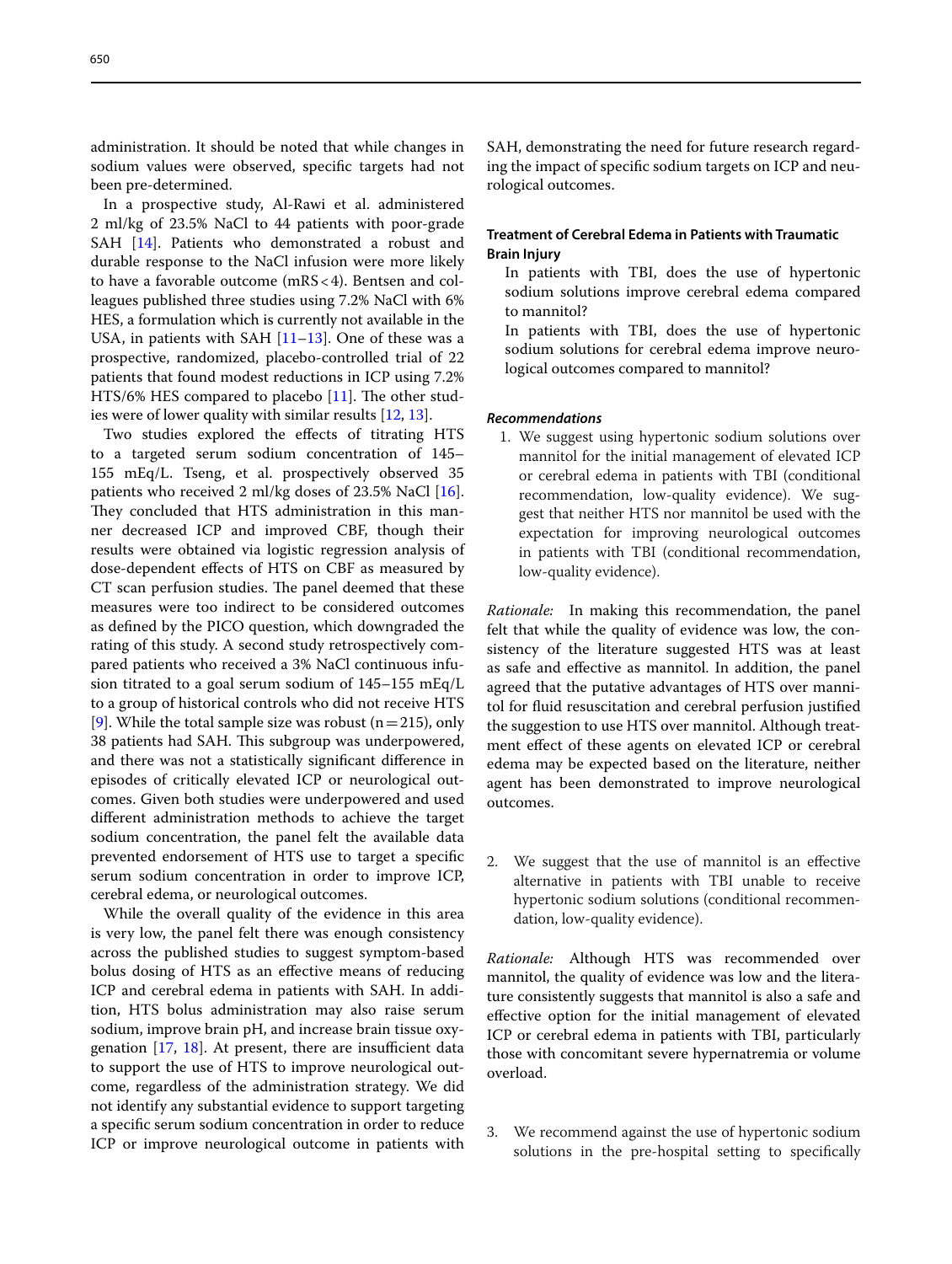improve neurological outcomes for patients with TBI (strong recommendation, moderate-quality evidence).

*Rationale:* Acute treatment of cerebral edema and herniation syndromes is often necessary in the pre-hospital setting. However, well-designed clinical trials did not suggest any beneft from the use of HTS in the pre-hospital setting on long-term outcomes in patients with TBI.

4. We suggest against the use of mannitol in the prehospital setting to improve neurological outcomes for patients with TBI (conditional recommendation, very low-quality evidence).

*Rationale:* In making this recommendation, the panel felt that the quality of evidence was very low and did not suggest any potential beneft in the pre-hospital setting on long-term outcomes in patients with TBI.

The panel evaluated several studies to inform recommendations on the use of HTS and/or mannitol to improve ICP, cerebral edema, or neurological outcomes (Table 1, Questions 3 and 4). These two agents have been compared in at least eight randomized, controlled trials of patients with elevated ICP from a variety of causes, including TBI [\[19–](#page-15-15)[26\]](#page-15-16). A number of uncontrolled, retrospective, and non-comparative studies have also evaluated either HTS or mannitol in patients with TBI. These studies all support the notion that both hyperosmolar therapies effectively reduce ICP (Table 3). The available data are limited by patient heterogeneity, low sample size, and inconsistent methods among studies. For example, several studies utilized a crossover study design where patients served as their own control, sequentially receiving HTS and then mannitol or vice versa, whereas others randomized patients to receive one agent or the other [[20,](#page-15-17) [22\]](#page-15-18). In addition, several of the early studies evaluating HTS used a combination product which included HES. The overall quality of evidence was low (Evidentiary Table 2 of Electronic Supplementary Material).

The panel discussed at length the lack of high-quality evidence supporting preferential use of one hyperosmolar agent as frst line treatment of elevated ICP in TBI. Several meta-analyses have reached conficting conclusions; some found no diference in ICP-related outcomes in TBI patients, whereas others favored HTS [[27,](#page-15-19) [28](#page-16-0)]. Diferences in the statistical analysis across these metaanalyses may have accounted for the variance in results [[28\]](#page-16-0).

Some advantages of HTS over mannitol have been observed in direct comparison, crossover, and rescue therapy randomized studies [\[28](#page-16-0)]. HTS may have a

quicker onset of action, a more robust and durable ICP reduction, and may be advantageous in patients in whom mannitol failed [\[21](#page-15-20)]. Hypertonic sodium solutions with either a chloride, lactate, or bicarbonate salt seem to all be effective  $[26, 29]$  $[26, 29]$  $[26, 29]$ . The panel felt that there was consistency across the numerous, lower-quality studies that HTS was more efective than mannitol for reducing ICP or cerebral edema in this population.

Several meta-analyses and RCTs have demonstrated no signifcant diference in neurological outcomes when comparing various hyperosmolar therapies [[19](#page-15-15), [24,](#page-15-21) [27](#page-15-19), [30\]](#page-16-2). It is notable that two of the RCTs used equi-osmolar doses of HTS and mannitol, whereas the third used twofold higher osmolar dose of 7.5% NaCl compared to mannitol [\[19](#page-15-15), [24](#page-15-21), [30\]](#page-16-2). Another prospective study pooled data from three separate trials and evaluated target-based infusions of 20% NaCl compared to standard care [\[31](#page-16-3)]. Overall there was no diference in long-term neurological outcomes between groups, but patients who received 20% NaCl exhibited a reduced mortality rate at 90 days in a propensity-score-adjusted analysis (HR 1.74, 95% CI 1.36–2.23). Nevertheless, the weight of the current evidence does not support the use of hyperosmolar therapies for the specifc purpose of improving neurological outcomes.

Studies have also evaluated emergent, pre-hospital resuscitation with HTS or mannitol in patients with TBI. A phase II feasibility study evaluated 229 TBI patients with a GCS<9 and those who were hypotensive (SBP<100 mm Hg) and randomized each to receive prehospital 250 mL 7.5% NaCl or 250 mL Ringer's lactate. Survival to hospital discharge was similar in both groups, as was GOSE and survival at 6 months [\[32\]](#page-16-4). Bulger et al. performed a prospective, double-blind trial of 1282 TBI patients who received a 250 mL bolus of 7.5% NaCl/6% dextran 70, a 250 mL bolus of 7.5% NaCl, or a 250 mL 0.9% NaCl in the pre-hospital setting [[33\]](#page-16-5). No signifcant diferences in distribution of GOSE category, Disability Rating Score, or mortality by treatment group were found. Sayre et al. evaluated the use of mannitol in the pre-hospital setting in patients with TBI and also found no beneft on mortality [[34](#page-16-6)].

While the overall quality of the evidence in this area is low, the panel felt there was enough consistency across the published studies to suggest that both HTS and mannitol are efective in reducing ICP elevations and cerebral edema. The panel noted that the evidence supporting HTS is more robust, but mannitol is also an efective option. The decision regarding which agent to use should be based on available resources, the patient's individual characteristics, and local practice patterns. While either agent can address the physiological abnormalities of ICP elevations and cerebral edema, there is evidence that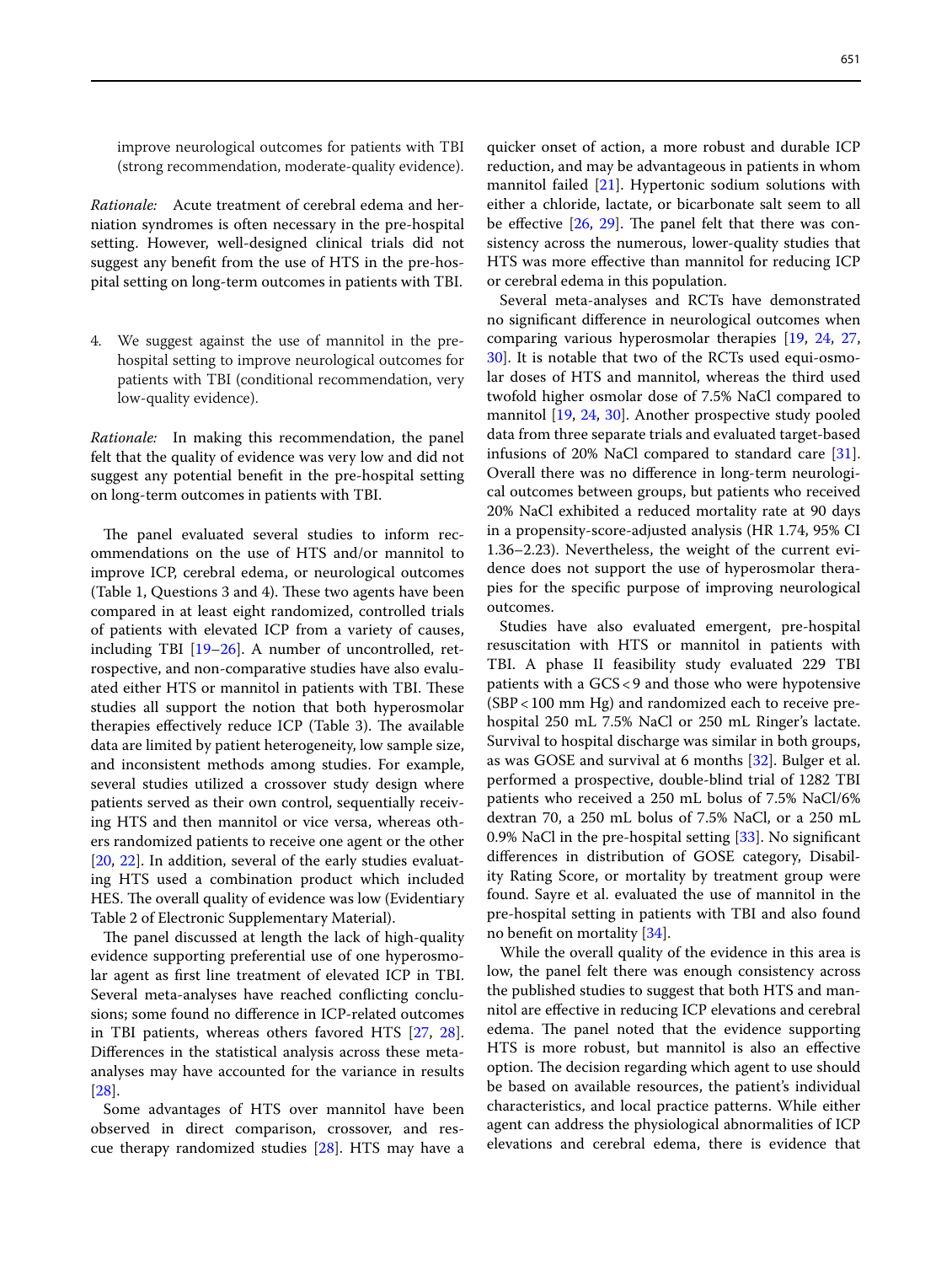neither agent directly infuences long-term neurological outcome, particularly when used in the pre-hospital setting.

# **Treatment of Cerebral Edema in Patients with Acute Ischemic Stroke**

In patients with ischemic stroke, does the use of hypertonic sodium solutions improve cerebral edema compared to mannitol?

In patients with ischemic stroke, does the use of hypertonic sodium solutions for cerebral edema improve neurological outcomes compared to mannitol?

# *Recommendations*

1. We suggest using either hypertonic sodium solutions or mannitol for the initial management of ICP or cerebral edema in patients with acute ischemic stroke (conditional recommendation, low-quality evidence). There is insufficient evidence to recommend either hypertonic saline or mannitol for improving neurological outcomes in patients with acute ischemic stroke.

*Rationale:* In making this recommendation, the panel felt that the quality of evidence was low and the literature in patients with AIS was not compelling to recommend one agent over the other for initial management of elevated ICP or cerebral edema. Patient-specifc factors may be employed to aid clinicians in selecting the appropriate initial agent in patients with either measured elevated ICP or symptoms of cerebral edema.

2. We suggest that clinicians consider administration of hypertonic sodium solutions for management of ICP or cerebral edema in patients with acute ischemic stroke who do not have an adequate response to mannitol (conditional recommendation, low-quality evidence).

*Rationale:* In making this recommendation, the panel felt that the quality of evidence was low, but the literature in patients with AIS suggested that patients who do not have an adequate treatment response to mannitol may still respond to HTS.

3. We suggest against the use of prophylactic scheduled mannitol in acute ischemic stroke due to the potential for harm (conditional recommendation, low-quality evidence).

*Rationale:* In making this recommendation, the panel felt that while the quality of evidence was low, the lack of beneft and the potential association with worse neurological outcomes justifed avoiding prophylactic mannitol in patients with acute ischemic stroke.

The panel evaluated whether the use of HTS or mannitol improves ICP, cerebral edema, or neurological outcomes in patients with AIS. The panel did not identify any RCTs that directly compared these agents in AIS using neurological outcomes as an endpoint. Therefore, we included observational studies that either compared mannitol or HTS with no hyperosmolar therapy or that reported on hyperosmolar therapy use without a control group (Table 1, Questions 5 and 6). The overall level of evidence was low (Table 4).

The panel identified 11 studies that evaluated hyperosmolar therapy for reducing ICP or cerebral edema in patients with AIS. Of these, three were prospective, randomized trials that compared mannitol directly with HTS  $[21, 35, 36]$  $[21, 35, 36]$  $[21, 35, 36]$  $[21, 35, 36]$  $[21, 35, 36]$  $[21, 35, 36]$ . The remainder were prospective or retrospective cohort studies that evaluated one or both hyperosmolar therapies with or without a control group. The majority of these studies suggested that both HTS and mannitol were efficacious in reducing ICP in AIS, although some of these studies had a mixed patient population  $[9, 21, 36-39]$  $[9, 21, 36-39]$  $[9, 21, 36-39]$  $[9, 21, 36-39]$  $[9, 21, 36-39]$  $[9, 21, 36-39]$ . In two prospective, randomized studies, the reduction in ICP from HTS was quicker, more pronounced, and more sustained compared to mannitol [[21](#page-15-20), [36](#page-16-8)]. In addition, two studies suggested that HTS may be efective even in patients in whom mannitol has failed [[36,](#page-16-8) [40\]](#page-16-10).

While the use of a continuous infusion of HTS titrated to sodium goals is a common practice in neurocritical care, use of this strategy in AIS has only been evaluated in two studies which had conficting results. One evaluation suggested that the use of continuous HTS to target a serum sodium concentration of 145– 155 mEq/L may be associated with fewer ICP crises per patient, while the other demonstrated no diference [\[9](#page-15-12), [37\]](#page-16-11). Based on the available evidence, the use of 3% NaCl to target a specifc serum sodium concentration does not consistently demonstrate reductions in ICP crises and does not appear to improve neurological outcome in patients with AIS.

Overall, both mannitol and HTS appear to be efective in reducing ICP and cerebral edema in patients with AIS. Given the limitations of the above studies (small sample size, heterogeneous populations, insufficient information on osmolar load), we cannot defnitively conclude that one hyperosmolar therapy agent is clearly superior to the other for ICP reduction. However, it appears HTS may have a more rapid onset of action, a more robust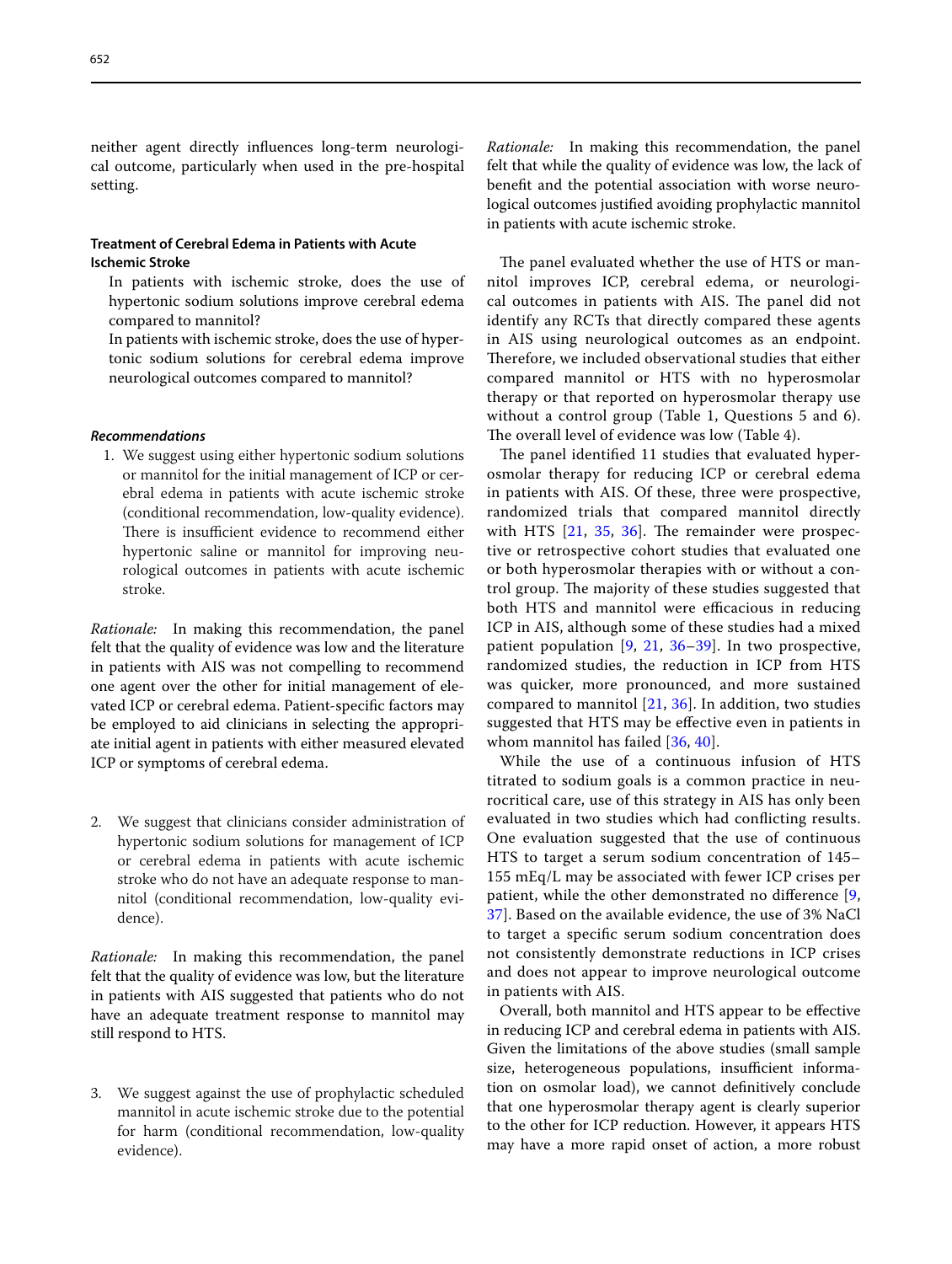and durable ICP reduction, and may be advantageous for patients in whom mannitol failed [\[36](#page-16-8), [40\]](#page-16-10).

After having established the potential benefts of hyperosmolar therapy in improving intracranial pressure, the panel next evaluated 10 studies that focused on hyperosmolar therapy to improve neurological outcome in AIS. Of these studies, only one was an RCT (which compared mannitol to no hyperosmolar therapy) [[41](#page-16-12)]. Only two other studies classifed outcomes separately between mannitol and HTS in AIS; however, these studies did not directly compare these treatments and therefore an analysis of the relative efficacy was not possible  $[42, 43]$  $[42, 43]$  $[42, 43]$  $[42, 43]$  $[42, 43]$ . Of these studies, hyperosmolar therapies were administered in a number of diferent ways, ranging from scheduled daily dosing, dosing to a specifc serum sodium target (in the case of HTS), or intermittent dosing over the period of several days  $[9, 10, 37, 41, 42, 44–47]$  $[9, 10, 37, 41, 42, 44–47]$  $[9, 10, 37, 41, 42, 44–47]$  $[9, 10, 37, 41, 42, 44–47]$  $[9, 10, 37, 41, 42, 44–47]$  $[9, 10, 37, 41, 42, 44–47]$  $[9, 10, 37, 41, 42, 44–47]$  $[9, 10, 37, 41, 42, 44–47]$  $[9, 10, 37, 41, 42, 44–47]$  $[9, 10, 37, 41, 42, 44–47]$  $[9, 10, 37, 41, 42, 44–47]$  $[9, 10, 37, 41, 42, 44–47]$ . The indication for hyperosmolar therapy was also variable: ICP elevation, cerebral edema, or prophylactic [\[10](#page-15-7), [37\]](#page-16-11).

Overall, the data are weak and contradictory when evaluating the effect of hyperosmolar agents on neurological outcome after AIS. An analysis of a prospective registry of patients reported improved mortality and 3-month mRS in AIS treated with 5.1–7.6% NaCl, but this was not compared with another therapy or control group [\[42](#page-16-13)]. Another small case series reported improvement in GCS or pupillary reactivity in some patients after a single mannitol dose, but, with only seven patients and no control group, defnitive conclusions are not possible  $[44]$  $[44]$ . The Koenig study was also included to address this PICO question, but the potential beneft of 23.4% NaCl in AIS patients is not discernable from this report [\[10](#page-15-7)]. The only RCT is an outdated study of 77 patients with AIS which found no change in neurological outcome after a single daily dose of 0.8 to 0.9 g/kg mannitol for 10 days  $[41]$  $[41]$ . The majority of the observational studies also reported no diference in neurological outcome after hyperosmolar therapy administration [[9,](#page-15-12) [45](#page-16-17), [47](#page-16-16), [48\]](#page-16-18).

Conversely, some reports have suggested harm with prophylactic hyperosmolar therapy with mannitol after AIS. Two large, retrospective, cohort studies reported an increased risk of death at 30 days and/or greater functional dependency with prophylactic use of scheduled mannitol doses  $[45, 46]$  $[45, 46]$  $[45, 46]$ . However, the findings of both of these studies may have been skewed by the potential for dosing mannitol more frequently in the most critically ill patients. This potential treatment bias could not be fully accounted for after multivariable adjustment.

While the overall quality of evidence in this area is low, the panel felt there was enough consistency across published studies to suggest that both HTS and mannitol are efective in reducing ICP elevations and cerebral edema in AIS. In contrast, the overall evidence does not support routine hyperosmolar therapy to improve neurological outcome following AIS, and in fact, the use of prophylactic mannitol may be associated with harm.

# **Treatment of Cerebral Edema in Patients with Intracerebral Hemorrhage**

In patients with ICH, does the use of hypertonic sodium solutions improve cerebral edema compared to mannitol?

In patients with ICH, does the use of corticosteroid therapy improve neurological outcomes compared to placebo/control?

#### *Recommendations for Hyperosmolar Therapy*

1. We suggest using hypertonic sodium solutions over mannitol for the management of ICP or cerebral edema in patients with intracerebral hemorrhage (conditional recommendation, very low-quality evidence).

*Rationale:* In making this recommendation, the panel felt that while the quality of evidence was very low, the consistency of the literature suggested HTS was at least as safe and efective as mannitol. In addition, the panel agreed that the putative advantages of HTS over mannitol for fuid resuscitation and cerebral perfusion justifed the suggestion to use HTS over mannitol.

2. We suggest that either symptom-based bolus dosing or using a targeted sodium concentration is appropriate hypertonic sodium solution administration strategy for the management of elevated ICP or cerebral edema in patients with intracerebral hemorrhage (conditional recommendation, very low-quality evidence).

*Rationale:* In making this recommendation, the panel felt that the quality of evidence was very low and the literature in patients with ICH was not compelling to recommend one method of administration of HTS over the other for initial management of elevated ICP or cerebral edema. Patient-specifc factors may be employed to aid clinicians in selecting the appropriate initial agent.

The panel evaluated the relative merits of HTS and mannitol in improving ICP, cerebral edema, or neurological outcomes in patients with ICH (Table 1, Question 7). The panel identified four studies examining HTS alone, one related to mannitol, and no studies comparing the two agents. The overall quality of evidence was very low (Table 5).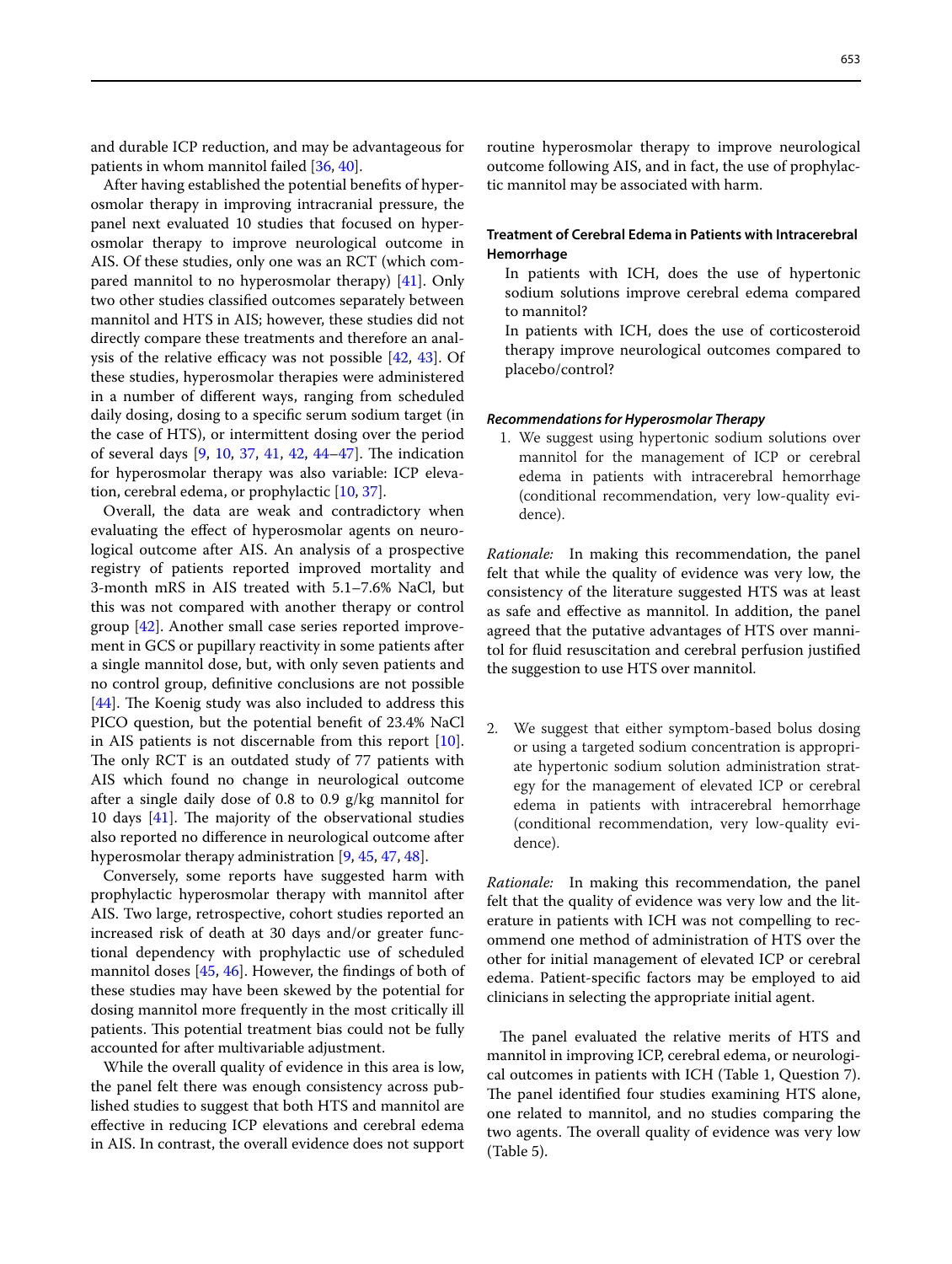Three studies addressed the use of continuous infusion 3% NaCl adjusted to achieve a targeted sodium concentration of  $145-155$  mEq/L [[9,](#page-15-12) [37](#page-16-11), [49](#page-16-20)]. Hauer et al. reported on a mixed neurocritical care patient population that included 120 patients with ICH  $[9]$  $[9]$ . These patients received 3% NaCl infusions with a goal serum sodium of 145–155 mEq/L compared to a historical cohort, and the results are reported specifc to patients with ICH. A prospective study of 26 ICH patients treated with 3% NaCl continuous infusion demonstrated a reduction in cerebral edema and number of ICP crises [\[49](#page-16-20)]. Conversely, a retrospective cohort study with a subset of eight ICH patients who received 3% sodium acetate/ chloride continuous infusion (with additional boluses as needed) found no diferences in ICP or mass efect at 12 h [[37\]](#page-16-11). Data from the aforementioned Koenig study was included to address this PICO question as patients with ICH were included even though they could not be separated out from the other patient populations [\[10](#page-15-7)]. The data from these studies are conflicting, and clinicians should weigh the risks and benefts of targeting a sodium concentration in the short-term management of ICP and cerebral edema in ICH patients.

The panel acknowledges that there are some commonly referenced articles reporting on the use of mannitol in patients with ICH that were not included in this guideline, as they did not address these specifc PICO questions [[50](#page-16-21)[–52](#page-16-22)]. Two recent publications, both of which demonstrated potential risk of hematoma expansion, were ultimately excluded from our assessment as the study outcomes did not directly address the PICO questions as written (though hematoma expansion is important clinically, the panel did not feel this variable was directly related to cerebral edema or ICP) [\[53](#page-16-23), [54](#page-16-24)]. However, the panel felt that their results may give providers some pause regarding the safety of mannitol in patients with ICH. Given these concerns, along with the lack of published articles assessing the impact of mannitol on short-term outcomes, the panel was unable to recommend use of mannitol in this population at this time.

While the overall quality of evidence in this area is very low, the panel felt there was enough consistency across published studies to suggest that HTS is efective in reducing ICP elevations and cerebral edema. In contrast, the available published studies on mannitol were not directly related to the PICO question and they implied harm; thus, the panel favored HTS over mannitol.

# *Recommendations for Corticosteroids in Patients with Intracerebral Hemorrhage*

1. We recommend against the use of corticosteroids to improve neurological outcome in patients with intracerebral hemorrhage due to the potential for increased mortality and infectious complications (strong recommendation, moderate-quality evidence).

The panel evaluated whether use of corticosteroids in patients with ICH impacts neurological outcome, including mortality or functional status at any designated time point. The panel included a Cochrane meta-analysis, two moderate- to high-quality studies, and several other lower-quality studies in their assessment (Table 1, Question 8)  $[55-62]$  $[55-62]$ . The overall quality of evidence was moderate (Table 6).

A 2005 Cochrane Review assessed the impact of corticosteroids on neurological outcome in patients with ICH compared to placebo or standard of care controls. The review found no evidence to support the routine use of corticosteroids in patients with primary ICH and highlighted a potential for harm in these patients [\[61](#page-16-27)]. One prospective, randomized, placebo-controlled trial  $(n=93)$  of dexamethasone to placebo in patients with ICH was halted due to increased rates of infectious and diabetic complications, while another  $(n=40)$  showed no diference in mortality or neurological outcomes [[55,](#page-16-25) [62](#page-16-26)]. Sharafadinzadeh et al. published a placebo-controlled trial of 225 patients which found higher mortality in the dexamethasone group [[56\]](#page-16-28). Four other lower-quality studies all found no improvement in outcomes related to dexamethasone use, with two studies demonstrating increased mortality in the treatment group [[57](#page-16-29)[–60](#page-16-30)].

# **Treatment of Cerebral Edema in Patients with Bacterial Meningitis**

- In patients with bacterial meningitis, does the use of hypertonic sodium solutions for cerebral edema improve CE compared to mannitol?
- In patients with bacterial meningitis, does the use of corticosteroid therapy improve neurological outcomes compared to placebo/control?

# *Recommendations*

- 1. We recommend dexamethasone 10 mg intravenous every 6 h for 4 days to reduce neurological sequelae (primarily hearing loss) in patients with communityacquired bacterial meningitis (strong recommendation, moderate-quality evidence).
- 2. We suggest dexamethasone 0.15 mg/kg intravenous every 6 h for 4 days as an alternative dose for patients with low body weight or high risk of corticosteroid adverse efects (good practice statement).
- 3. We recommend administering dexamethasone before or with the frst dose of antibiotic in patients with bacterial meningitis (strong recommendation, moderate-quality evidence).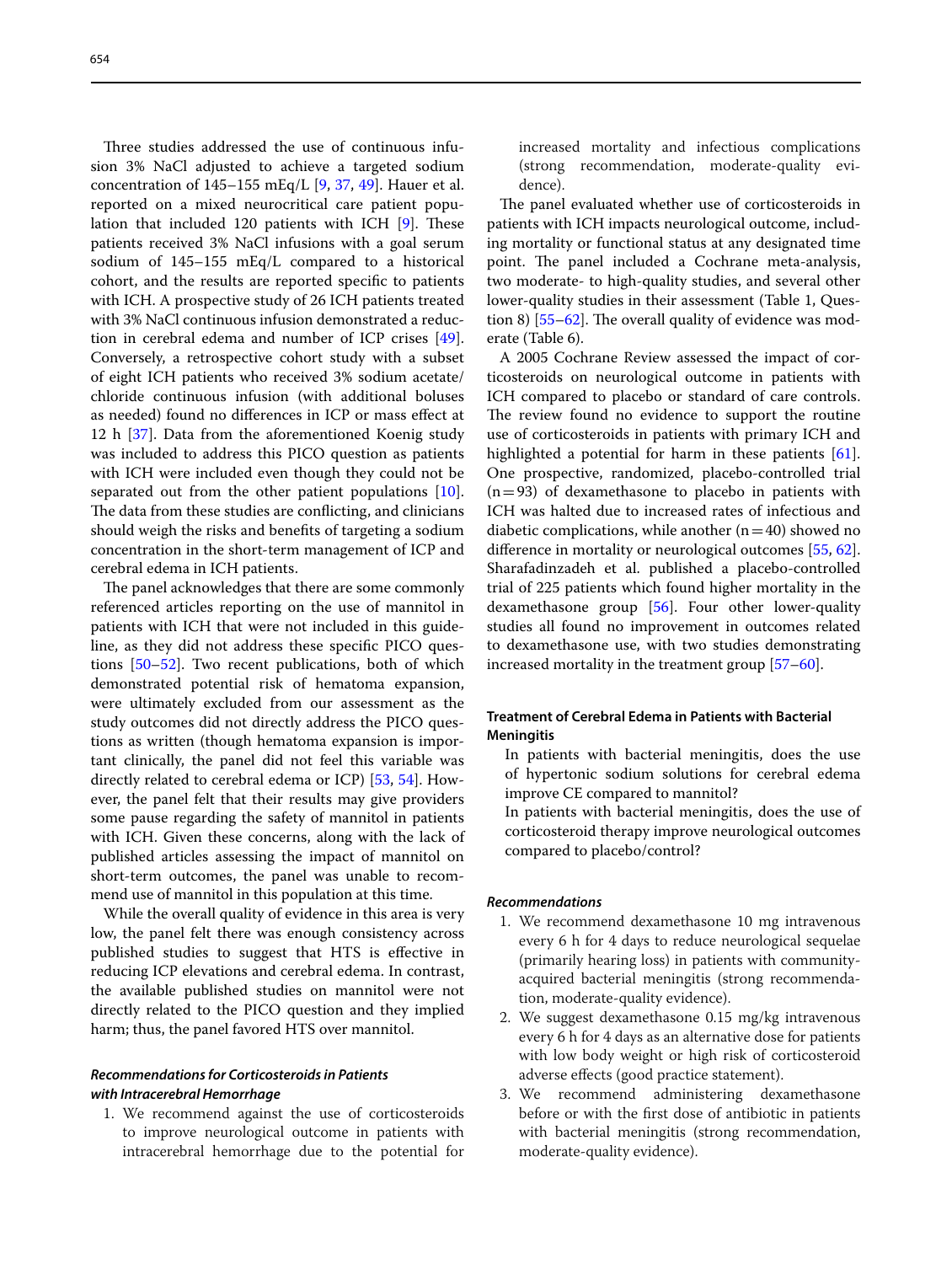- 4. We recommend use of corticosteroids to reduce mortality in patients with tuberculosis meningitis (strong recommendation, moderate quality of evidence). We cannot make a recommendation for one specifc corticosteroid or dose in patients with TB meningitis due to the inconsistency of agents and doses evaluated in the literature.
- 5. We suggest that treatment with corticosteroids should be continued for two or more weeks in patients with tuberculosis meningitis (conditional recommendation, low quality of evidence).

*Rationale:* In making this recommendation, the panel felt that the quality of evidence was low and considerable variability exists within and across studies regarding the duration of corticosteroid treatment. Clinicians should use patient-specifc response and clinical factors to optimize the duration of corticosteroid treatment in this setting.

6. There is insufficient evidence to determine whether hypertonic sodium solutions or mannitol is more efective to reduce ICP or cerebral edema in patients with community-acquired bacterial meningitis.

The panel evaluated whether the use of corticosteroids improved neurological outcome in patients with community-acquired bacterial meningitis and TB meningitis. (Table 1, Questions 9 and 10) The panel elected to focus on these two areas within the broader category of bacterial meningitis due to their acuity and worldwide prevalence. The literature describing corticosteroid use in community-acquired bacterial meningitis is broad and includes many studies that combined adult and pediatric populations, as well as mixed immunocompetent, immunocompromised, and unknown immune status patients. While various corticosteroids have been evaluated, the overwhelming majority administered dexamethasone. Specifc antimicrobial use and the corticosteroid timing in relation to antibiotic dose were not always described but are noted in the applicable evidentiary table when the information was available. The overall quality of the evidence was moderate (Tables 7 and 8).

# *Bacterial Meningitis*

Three meta-analyses have shown varying effects of corticosteroid treatment on outcomes in community-acquired bacterial meningitis  $[63-65]$  $[63-65]$ . These meta-analyses are disparate in their methodologies and assess patients over diferent time periods, but are similar in that they included several of the same randomized trials. Due to the high risk of heterogeneity across these meta-analyses and the low quality of some of the studies included in each meta-analysis, the overall quality of these metaanalyses was classifed as low and the strength of these fndings should be cautiously applied in practice. In addition, some overlap in the data and time periods exists; therefore, the panel took this into account so as to not over-emphasize specifc studies in the recommendations. One meta-analysis by Brouwer et al. included 25 RCTs from 1963–2013 and evaluated children and adults with varying corticosteroid agents and doses. Overall, there were no signifcant diferences in mortality or neurological sequelae, although corticosteroid use signifcantly lowered rates of hearing loss [[63\]](#page-16-31). Patients in high-resource areas who were treated with corticosteroids had decreased hearing loss compared to those in low-resource areas. In addition, a subset of patients with *Streptococcus pneumoniae* meningitis demonstrated a lower mortality rate with corticosteroid treatment [\[63](#page-16-31)]. When seven studies from this meta-analysis were analyzed separately with only adult patient data, there was no diference in mortality between groups. Four of these studies included hearing loss as part of their neurological outcome measures and found it to be signifcantly lower in patients treated with corticosteroids.

A second meta-analysis by Vardakas et al. included 10 RCTs published from 1963 to 2007 and determined that corticosteroids were not associated with decreased mortality overall  $[64]$  $[64]$ . A subgroup analysis found that corticosteroid treatment was associated with lower mortality in laboratory-proven meningitis, *Streptococcus pneumoniae* meningitis, and in patients in high-resource areas. Further analysis of only the high-quality randomized controlled trials in the meta-analysis showed that corticosteroid use was associated with decreased hearing loss. An additional subgroup analysis removing primarily HIV-positive patients demonstrated that corticosteroid treatment was associated with lower mortality [\[64](#page-16-33), [66](#page-16-34)]. Finally, Van de Beek et al. published a meta-analysis of fve trials published between 2002 and 2007 using individual patient data [\[67\]](#page-16-35). Overall, they found no diference in mortality, neurological disability, or severe hearing loss. A post hoc analysis suggested that, among survivors, corticosteroid use was associated with reduced hearing loss.

Individual trials show similar trends. de Gans et al. published the landmark RCT for corticosteroid use in community-acquired bacterial meningitis, which randomized adult patients to dexamethasone 10 mg intravenous every 6 h for 4 days with the frst dose of dexamethasone 15–20 min prior to or with antibiotics [[68\]](#page-16-36). Dexamethasone improved GOS and decreased mortality, but did not beneft other neurological sequelae including hearing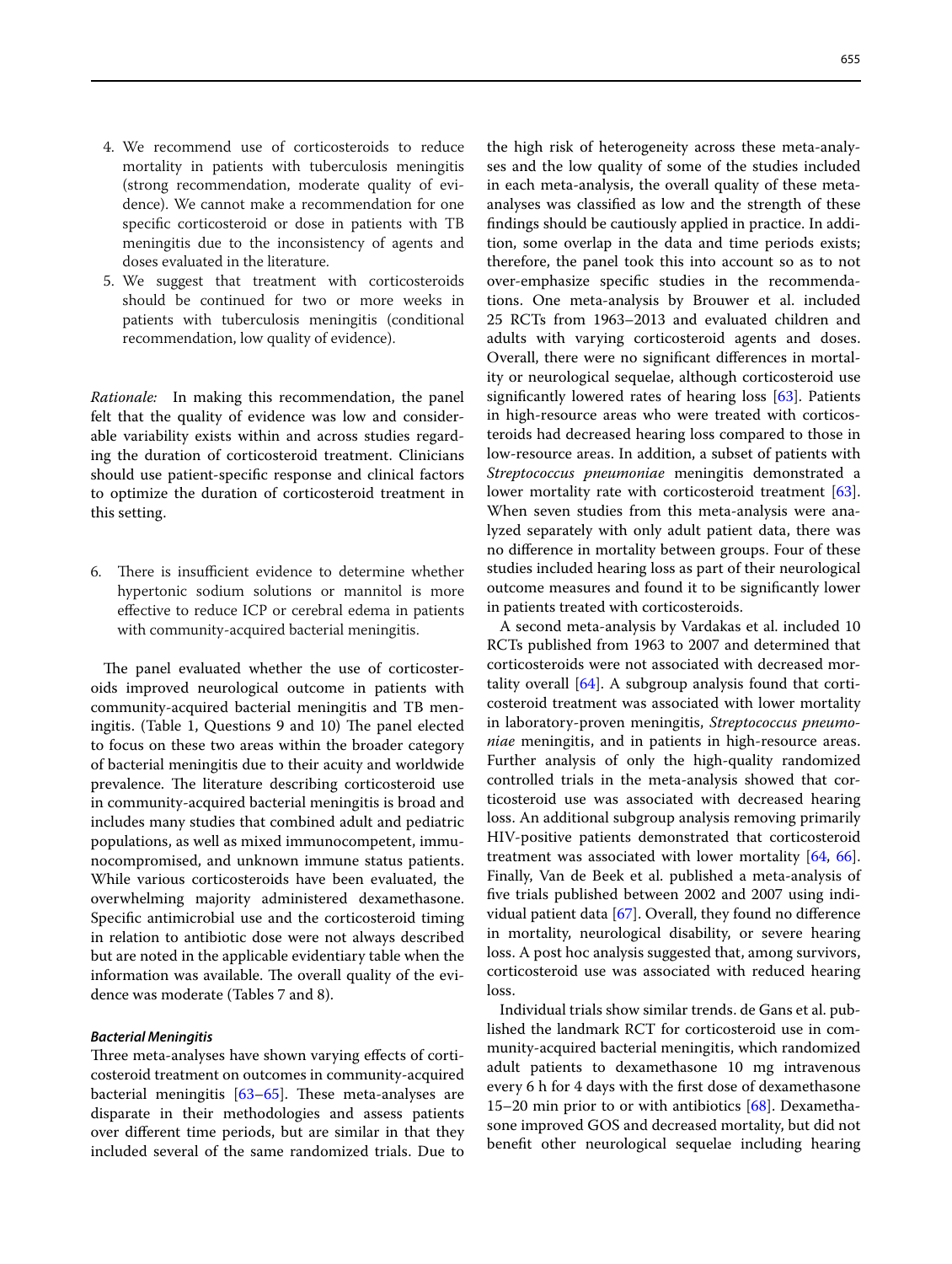loss. In a subgroup analysis of patients with *Streptococcus pneumoniae* meningitis, neurological outcomes and the rate of neurological sequelae were improved in the dexamethasone group compared with placebo. Other studies have also suggested patients with *Streptococcus pneumoniae* meningitis may exhibit reduced hearing loss and lower risk of mortality from corticosteroid therapy [\[63](#page-16-31), [64,](#page-16-33) [69,](#page-16-37) [70](#page-16-38)]. Taken together, these three meta-analyses and multiple individual trials suggest that corticosteroids do not afect mortality overall, though some distinct patient subsets may gain mortality beneft. In addition, corticosteroids may play a role in mitigating hearing loss.

Of note, the Infectious Disease Society of American Bacterial Meningitis Guidelines evaluated corticosteroid use in 2004  $[71]$  $[71]$ . These guidelines included both adult and pediatric patients. The authors recommended use of dexamethasone in adults with suspected or proven *Streptococcus pneumoniae* meningitis and avoiding corticosteroid use if antimicrobials have already been initiated (both with a GRADE-equivalent to strong recommendation, high-quality evidence). They also noted that the data are inadequate to recommend dexamethasone in adults with meningitis due to an unknown or non-pneumococcal pathogen. The panel elected to recommend the dexamethasone dose used in the de Gans study as it was the seminal study and provides an easy, practical dosing regimen.

There is a scarcity of the published literature addressing the use of HTS or mannitol for ICP elevation or cerebral edema in community-acquired bacterial meningitis (Table 9). The panel identified one relevant study, which did not specifcally evaluate the role of hyperosmolar therapy but rather determined that ICP control by a combination of methods improved mortality in communityacquired bacterial meningitis [[72](#page-16-40)]. Of note, only 40% of patients included in this study received hyperosmolar therapy. Multiple studies evaluate the use of glycerol for elevated ICP in community-acquired bacterial meningitis and did not show a mortality beneft [\[73](#page-17-0), [74](#page-17-1)].

#### *Tuberculous Meningitis*

The panel evaluated the use of corticosteroid treatment in patients with TB meningitis separately from community-acquired bacterial meningitis (Table 1, Questions 9 and 10). Tuberculous meningitis occurs in immunocompromised patients, is more frequent in lower-resource areas, and generally has a higher morbidity and mortality compared to community-acquired bacterial menin-gitis [\[75](#page-17-2)]. The literature search identified a number of RCTs and one meta-analysis, as well as a number of other studies evaluating corticosteroids in TB meningitis. The overall quality of the evidence was moderate (Evidentiary Table 8 of Electronic Supplementary Material).

The meta-analysis by Prasad et al. included 1337 adult and pediatric patients with TB meningitis who received corticosteroids. Studies using a variety of agents and over diferent durations were also included in this analysis [\[76](#page-17-3)]. At 3–18-month follow-up, corticosteroid use reduced mortality by almost 25%, but did not change overall neurological outcomes. These results are consistent with an RCT of moderate quality that evaluated a tapering dose of dexamethasone and found that it reduced mortality, but not neurological deficits. This treatment efect was consistent across subgroups of disease severity and HIV status [[77\]](#page-17-4). Conversely, other randomized trials in TB meningitis have shown no beneft on mortality or morbidity and were confounded by a variety of corticosteroid dosing strategies and agents used across the studies. The duration of corticosteroid therapy ranged from 1 to 8 weeks in these studies, and no defnitive treatment duration has emerged from the available evidence [[78](#page-17-5)[–80](#page-17-6)]. Overall, there is some suggestion that corticosteroids may reduce mortality in patients with tubercular meningitis and the duration of therapy is likely to be much longer than with community-acquired meningitis.

# **Treatment of Cerebral Edema in Patients with Hepatic Encephalopathy**

In patients with hepatic encephalopathy, does the use of hypertonic sodium solutions improve cerebral edema compared to mannitol?

In patients with hepatic encephalopathy, does the use of hyperosmolar therapy improve neurological outcomes at discharge compared to ammonia-lowering agents?

#### *Recommendations*

1. We suggest using either hypertonic sodium solutions or mannitol for the management of ICP or cerebral edema in patients with hepatic encephalopathy (conditional recommendation, very low-quality evidence).

*Rationale:* In making this recommendation, the panel felt that the quality of evidence was very low and the literature in patients with hepatic encephalopathy was not compelling to recommend one form hyperosmolar therapy over the other. Thus, either agent could be used and patient-specifc factors may be employed to aid clinicians in selecting the appropriate initial agent.

2. There is insufficient evidence to determine whether either hyperosmolar therapy or ammonia-lowering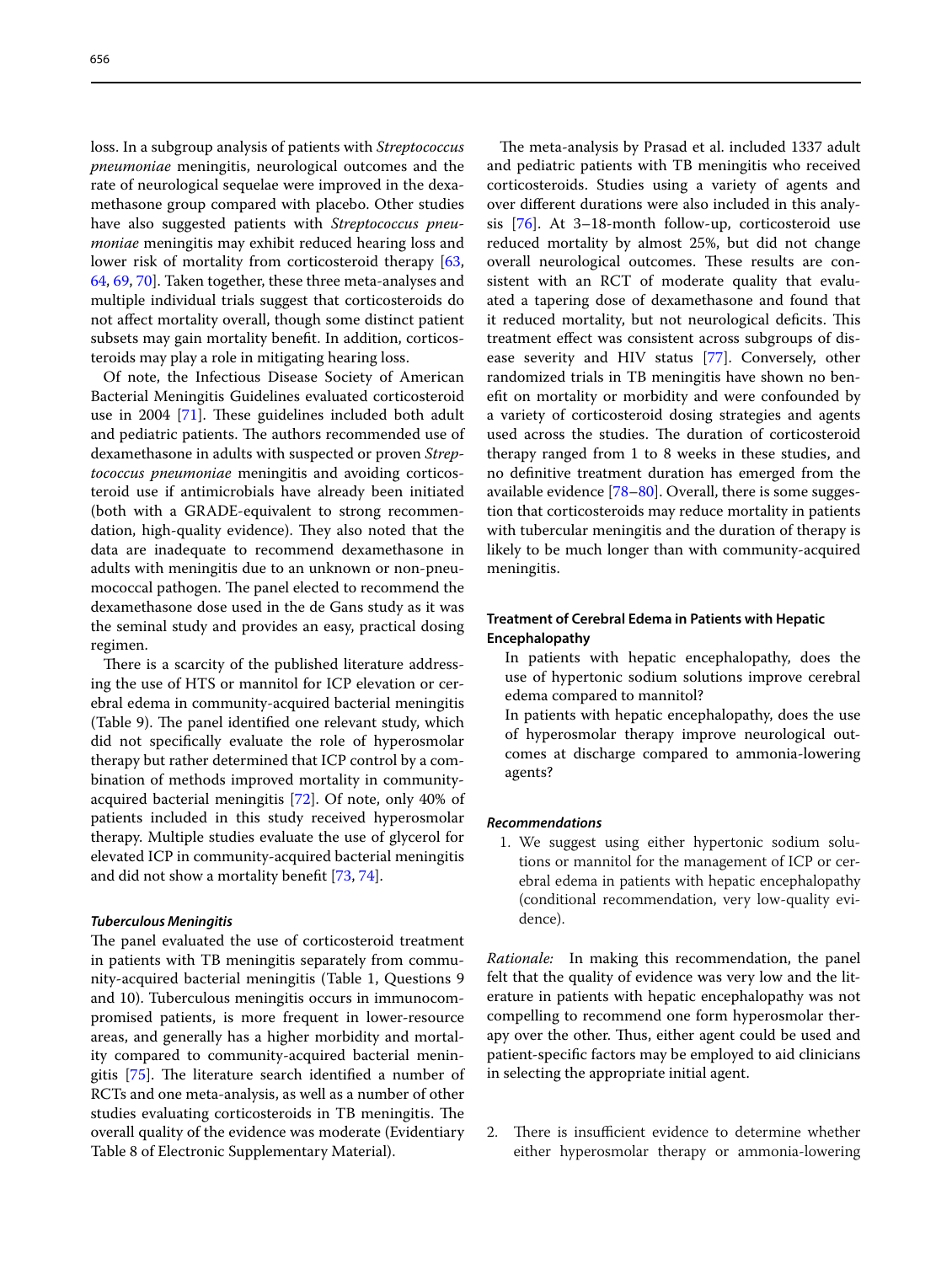therapy improves neurological outcomes in patients with hepatic encephalopathy.

The panel assessed whether the use of HTS reduced ICP or cerebral edema more efectively than mannitol in patients with HE (Table 1, Question 11). The panel identifed fve studies that evaluated either mannitol or HTS as monotherapy, but did not fnd any studies that directly compared the two agents  $[81-85]$  $[81-85]$ . The overall quality of evidence was very low (Table 10).

Early studies evaluated various combinations of therapies (mannitol, dexamethasone) in patients with liver failure and elevated ICP  $[81, 83]$  $[81, 83]$  $[81, 83]$  $[81, 83]$ . These studies were graded as low quality because they variably and inconsistently assessed the efect of mannitol on ICP. Nevertheless, the results suggested some benefts of mannitol in this context. One placebo-controlled study of 30 patients with acute liver failure and elevated ICP evaluated a 3% NaCl bolus to maintain a serum sodium of 145–155 mEq/L, which increased serum sodium and signifcantly decreased ICP compared to placebo [\[82](#page-17-10)]. Retrospective analyses of patients with liver failure who received hyperosmolar therapy show conficting results based on imaging: 23.4% NaCl reduced brain tissue volume (as measured by MRI or difusion tensor imaging), whereas mannitol did not afect brain water or clinical status [\[84,](#page-17-11) [85](#page-17-8)].

The evidence identified by the panel suggests that hyperosmolar therapy can efectively treat elevated ICP or cerebral edema in the setting of fulminant liver failure and HE; however, more research is needed to determine optimal treatment strategies. The availability of a welldesigned prospective clinical trial comparing HTS and mannitol in this patient population would substantially change the strength of evidence in this area. In addition, a gap in the literature exists regarding the infuence of ammonia-lowering therapy on ICP, cerebral edema, or neurological outcomes.

#### **Hyperosmolar Therapy Safety and Infusion Considerations**

In patients receiving mannitol, does osmolarity or osmolar gap best predict the likelihood for AKI?

In patients receiving hypertonic sodium solutions, does the serum sodium concentration best predict toxicity [AKI, unwanted acidosis] compared to the serum chloride concentration?

# *Recommendations for Assessing the Risk of Renal Injury After Mannitol Administration*

1. We suggest using osmolar gap over serum osmolarity thresholds during treatment with mannitol to monitor for the risk of AKI (conditional recommendation, very low-quality evidence).

*Rationale:* In making this recommendation, the panel felt that the quality of evidence was very low. While osmolar gap has not been defnitively shown to predict AKI during mannitol treatment, the osmolar gap appears to correlate best with mannitol concentration and elevated mannitol concentration is best associated with toxicity. Thus, the physiological rationale for the use of osmolar gap is stronger than using an empiric osmolarity threshold.

2. There is insufficient evidence to recommend a cutoff value for osmolar gap when evaluating for the risk of acute kidney injury.

*Rationale:* In making this recommendation, the panel felt that the quality of evidence was too low to make a defnitive recommendation. While the panel recognizes that an osmolar gap of 20 mOsm/kg has been used in clinical practice, we were unable to identify evidence to support this threshold. Research suggests that serum mannitol concentrations are the most efective method to assess but AKI risk, but this laboratory measurement is not commonly available. We did identify one study that demonstrated an osmolar gap of 55 mOsm/ kg or higher being most correlated with serum mannitol concentration.

3. Renal function measures should be monitored closely in patients receiving mannitol due to the risk of AKI with hyperosmolar therapy (good practice statement).

The panel evaluated whether osmolar gap was more predictive of AKI than osmolarity threshold in neurocritical care patients receiving mannitol (Table 1, Question 13). Three publications have addressed this specific issue, though no studies directly compare the two measures [[86](#page-17-12)[–88](#page-17-13)]. Because of this lack of direct comparison, we were unable to make a strong recommendation for one monitoring strategy over the other. The panel defined outcomes of interest as any related to renal dysfunction. The overall quality of evidence was very low (Table 11).

The incidence of AKI is estimated to be between 6 and 12% of patients treated with mannitol [[88](#page-17-13), [89\]](#page-17-14). Several specifc risk factors have been identifed in patients with mannitol-associated AKI, including heart failure, diabetes, higher severity of illness (APACHE II or NIHSS), and pre-existing renal dysfunction  $[88, 89]$  $[88, 89]$  $[88, 89]$  $[88, 89]$  $[88, 89]$ . The precise mechanism for mannitol-related AKI is not well defned, but appears to be concentration-related [[90](#page-17-15)].

Very limited evidence is available to guide clinicians in choosing an osmolarity parameter when administering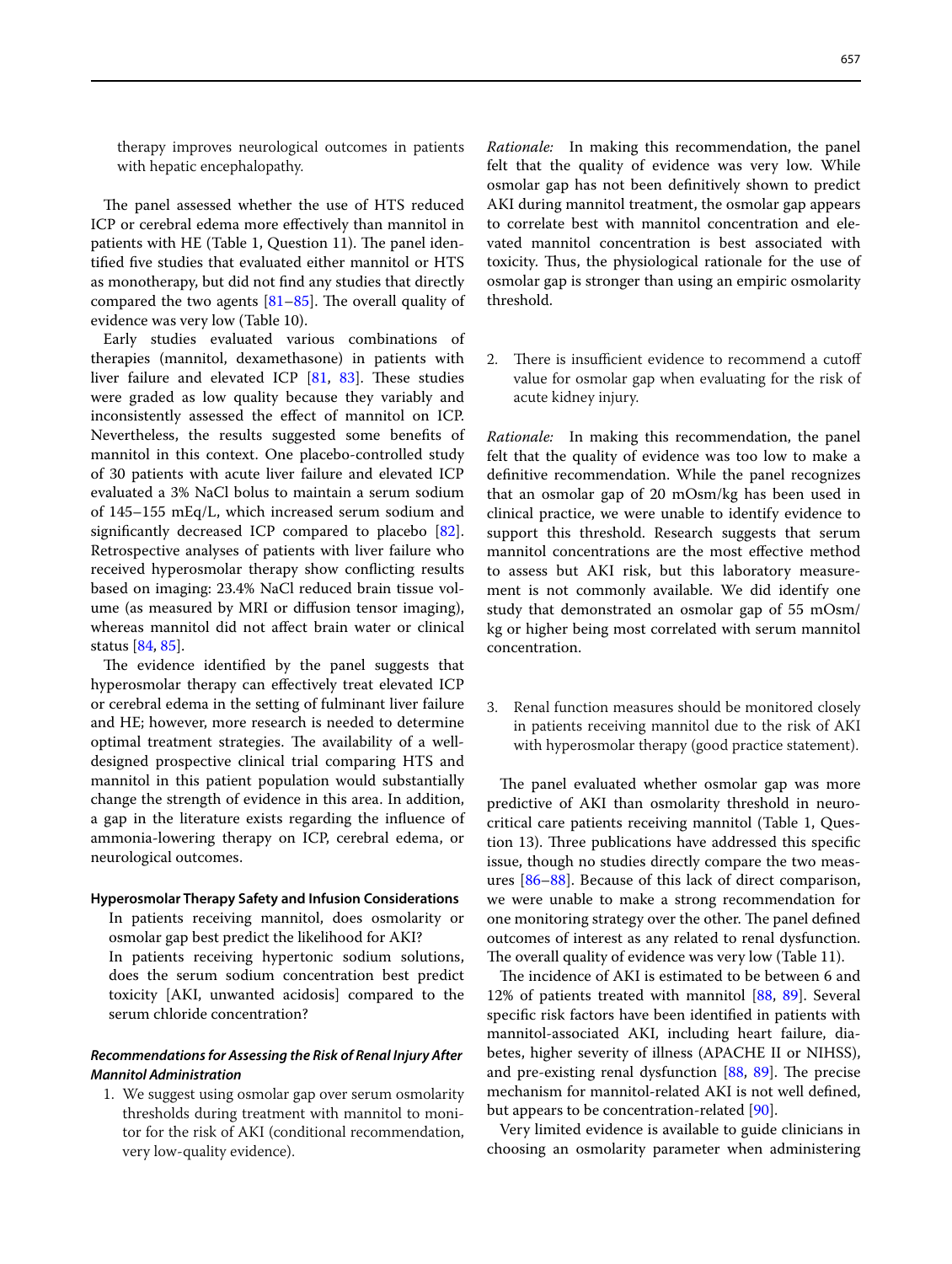mannitol. Clinicians commonly use a serum osmolarity of 320 mOsm/kg or an osmolar gap of 20–55 mOsm/kg to estimate the risk of AKI with mannitol; both are indirect surrogates of serum mannitol concentration [\[91](#page-17-16)]. Serum mannitol concentration is possibly the best indicator of AKI risk based on animal models, however most clinical laboratories are not able to directly measure this [[92\]](#page-17-17). Of the clinical measures serum mannitol concentration appears to correlated best with osmolar gap [\[86](#page-17-12), [91\]](#page-17-16). In one case series of eight patients with mannitolinduced AKI, an elevated osmolar gap was present in all but two patients (mean osmolar gap 74 mOsm/kg) [\[86](#page-17-12)]. Early publications describing a serum osmolarity threshold of 320 mOsm/L included variable mannitol dosing regimens under diferent treatment paradigms that may no longer apply to current therapy (e.g., continuous infusion) [\[87](#page-17-18), [93](#page-17-19)]. Recent studies have shown that an osmolarity threshold of greater than 320 mOsm/L does not affect the incidence of AKI [[88](#page-17-13)]. Clinicians should monitor intravascular volume status, renal function, and some measure of serum osmolarity closely when using mannitol in patients with cerebral edema.

# *Recommendations for Assessing the Risk of Toxicity (Acute Kidney Injury or Unwanted Acidosis) After Hypertonic Sodium Solution Administration*

1. We suggest that severe hypernatremia and hyperchloremia during treatment with hypertonic sodium solutions should be avoided due to the association with acute kidney injury (conditional recommendation, low-quality evidence). An upper serum sodium range of 155–160 mEq/L and a serum chloride range of 110–115 mEq/L may be reasonable to decrease the risk of acute kidney injury (conditional recommendation, very low-quality evidence).

*Rationale:* In making this recommendation, the panel rated the quality of evidence as very low. The precise serum values associated with acute kidney injury varies across the literature. Clinicians should evaluate the appropriate sodium and chloride concentrations in individual patients based on renal function, acid–base balance, and the need for acute treatment for elevated ICP or cerebral edema.

- 2. Clinicians should routinely monitor both sodium and chloride serum concentrations to assess risk of AKI related to elevated concentrations (good practice statement).
- 3. Renal function should be monitored closely in patients receiving hypertonic sodium solutions due

to the risk of AKI with hyperosmolar therapy (good practice statement).

*Rationale:* In making these good practice statements on monitoring renal function, serum sodium, and serum chloride, the panel felt that the practice of routine monitoring for acute kidney injury was prudent given the potential risks of both HTS in this setting. Clinicians should use patient-specifc factors to determine the frequency of monitoring with ranging from twice daily to every 2 h based on rapidity of change to interventions.

The panel evaluated the safety of HTS as it relates to the development of AKI and unwanted metabolic acidosis (Table 1, Question 14). Hypernatremia and hyperchloremia have both been linked to AKI and poor outcomes in a variety of critical care populations [[94](#page-17-20)[–97](#page-17-21)]. A small number of publications directly compared serum sodium concentrations to serum chloride concentrations in terms of the risk of AKI. We identifed six studies that evaluated the relationship between use of HTS, hypernatremia, and AKI. Varying concentrations of HTS, administration techniques, and serum sodium ranges (generally 155–160 mEq/L) have been described in the literature, which complicates interpretation [[98,](#page-17-22) [99\]](#page-17-23). Also included in the panel's analysis were several studies that commented on the safety and/or side efects of hyperosmolar therapy in the neurocritical care setting but were not designed to specifically evaluate AKI. The panel defined outcomes of interest as any related to renal dysfunction or acid-base balance. The overall quality of evidence was very low (Table 12).

The only study which was designed to distinguish between serum sodium and serum chloride in predicting AKI retrospectively reviewed the use of continuous infusion 3% NaCl in a mixed neurocritical care population [[100\]](#page-17-24). Sixteen percent of patients developed AKI, which was associated with a longer intensive care unit (ICU) length of stay and a greater in-hospital mortality. Five independent risk factors for AKI were identifed: severe hypernatremia (serum sodium>155 mEq/L), male gender, African-American ethnicity, history of chronic kidney disease, or having received piperacillin/tazobactam. Hyperchloremia (serum chloride>110 mEq/L), severe hypernatremia, and hyperosmolarity were more common in the AKI group. Other studies of neurocritical care patients who received HTS have conficting results with regard to the relationship between hypernatremia and AKI [\[8](#page-15-5), [9,](#page-15-12) [22,](#page-15-18) [30](#page-16-2), [99,](#page-17-23) [101](#page-17-25)-103]. There is considerable variability in study design, population, statistical validity, and outcome reporting that precludes forming strong recommendations.

Hyperchloremia has been implicated in the development of AKI in several observational studies [\[104,](#page-17-27) [105](#page-17-28)].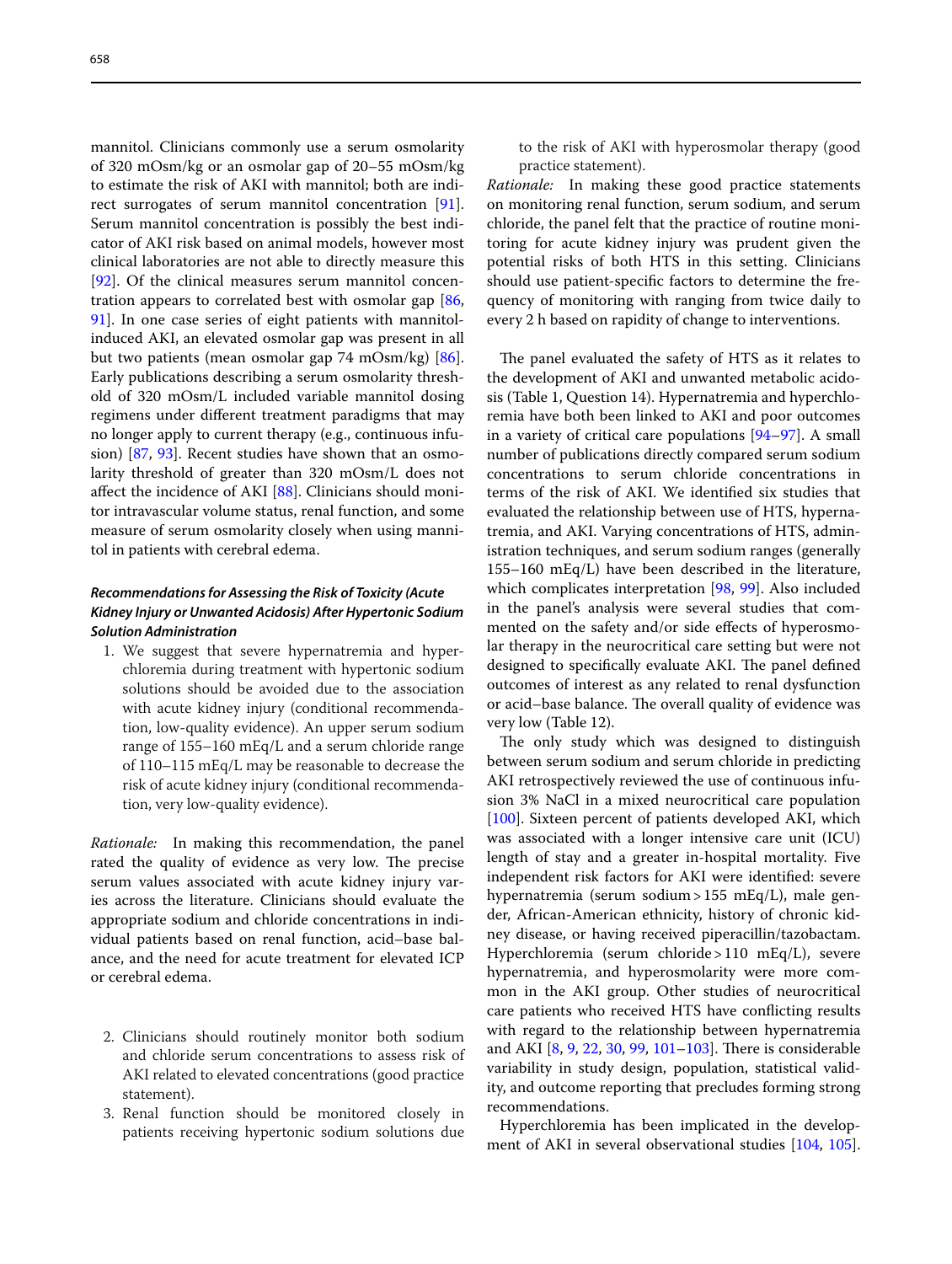In one retrospective cohort study of patients with SAH, treatment with HTS was more common in the group of patients who developed AKI. Both increase in mean serum chloride level (OR 7.39 per 10 mEq/L increase) and use of HTS (OR 2.074) were found to be independently associated with AKI. In addition, fve independent risk factors for AKI were identifed: male gender, hypertension, diabetes mellitus, abnormal baseline creatinine, and degree of increase in mean serum chloride concentration [\[104](#page-17-27)]. A separate, propensity-matched retrospective cohort study which included patients with ICH found that those who received continuous infusion 3% NaCl and developed hyperchloremia (Cl > 115 mEq/L) had significantly higher rates of AKI [\[106](#page-17-29)]. One retrospective cohort comparison evaluated the efects of bolus dose and continuous infusion 3% NaCl on AKI [[98\]](#page-17-22). Hyperchloremia and AKI were more observed to be more frequent in the continuous infusion cohort.

Three studies have described the effect of HTS on acid–base balance. Two retrospective cohort studies described the use of a sodium acetate and NaCl mix (to equal a 2 to 3% solution) which demonstrated no diference in the rate of metabolic acidosis [[101,](#page-17-25) [107](#page-17-30)]. Tseng et al. reported on the use of 23.5% NaCl to achieve a goal serum sodium of 145–155 mEq/L in patients with SAH [[16\]](#page-15-6). No significant changes in serum bicarbonate concentration were noted. Despite the relative lack of studies demonstrating substantial acid–base imbalances with HTS use, clinicians should be mindful of the potential for hyperchloremia to induce metabolic acidosis, which may stimulate respiratory drive.

Though the quality of the evidence is low, it suggests that severe hypernatremia and hyperchloremia from HTS are associated with AKI. In addition, the impact of HTS on acid–base balance is not well defned in studies including neurocritical care patients. Clinicians should monitor renal function, electrolytes, and acid–base balance closely when using HTS.

# **Recommendations for the Optimal Administration Method of Hypertonic Sodium Solution**

In patients with cerebral edema, how does continuous infusion of hypertonic sodium solutions compare to bolus infusion of hypertonic sodium solutions in improving neurological outcomes?

- 1. There is insufficient evidence to support use of a continuous infusion of HTS targeting a serum sodium goal for the purpose of improving neurological outcomes.
- 2. Due to insufficient evidence, we cannot recommend a specifc dosing strategy for HTS to improve neurological outcomes in patients with cerebral edema.

3. Clinicians should avoid hyponatremia in patients with severe neurological injury due to the risk of exacerbating cerebral edema (good practice statement).

The panel evaluated whether titrating a continuous infusion of HTS to a target serum sodium concentration compared to the use of bolus/symptom-based dosing resulted in improved neurological outcomes in patients with cerebral edema across a variety of neurocritical care conditions (Table 1, Question 15). Six publications have specifcally addressed the issue of how HTS was administered to patients, but the panel only identifed one that directly compared continuous infusion versus bolus administration for control of ICP that met the criteria for this PICO. The overall quality of evidence was very low (Table 13).

While the use of a continuous infusion of 3% NaCl is believed to be a common practice in neurocritical care, this strategy is not well studied. Maguigan et al. directly compared continuous versus bolus dose 3% NaCl for control of ICP elevations in a retrospective study of 162 patients with severe TBI to assess which method was the most effective [[98\]](#page-17-22). No significant difference was found in time to the goal osmolarity, although more patients receiving continuous 3% NaCl reached the goal serum osmolarity than patients receiving bolus dosing. There was no diference in ICP or mortality between the two groups.

Given the lack of evidence comparing these dosing strategies, it is not clear whether continuous or bolus dosing is preferable when targeting a goal serum sodium concentration. Additionally, there is a signifcant gap in the literature regarding the value of targeting a specifc serum sodium concentration in patients with cerebral edema, if it is in fact efficacious. While this discussion focuses on increasing sodium concentrations to treat elevated ICP and cerebral edema, clinicians must maintain awareness of the risk and benefts of sudden sodium changes, particularly in patients with chronic hyponatremia) [\[108\]](#page-17-31).

# **Non‑pharmacologic Treatment of Cerebral Edema and Elevated Intracranial Pressure**

In patients with cerebral edema, how do non-pharmacological interventions compare to pharmacological interventions for reduction of cerebral edema?

# *Recommendations for the Non‑pharmacological Treatment of Cerebral Edema*

1. We suggest that elevating the head of the bed to 30 degrees (but no greater than 45 degrees) be used as a benefcial adjunct to reduce intracranial pressure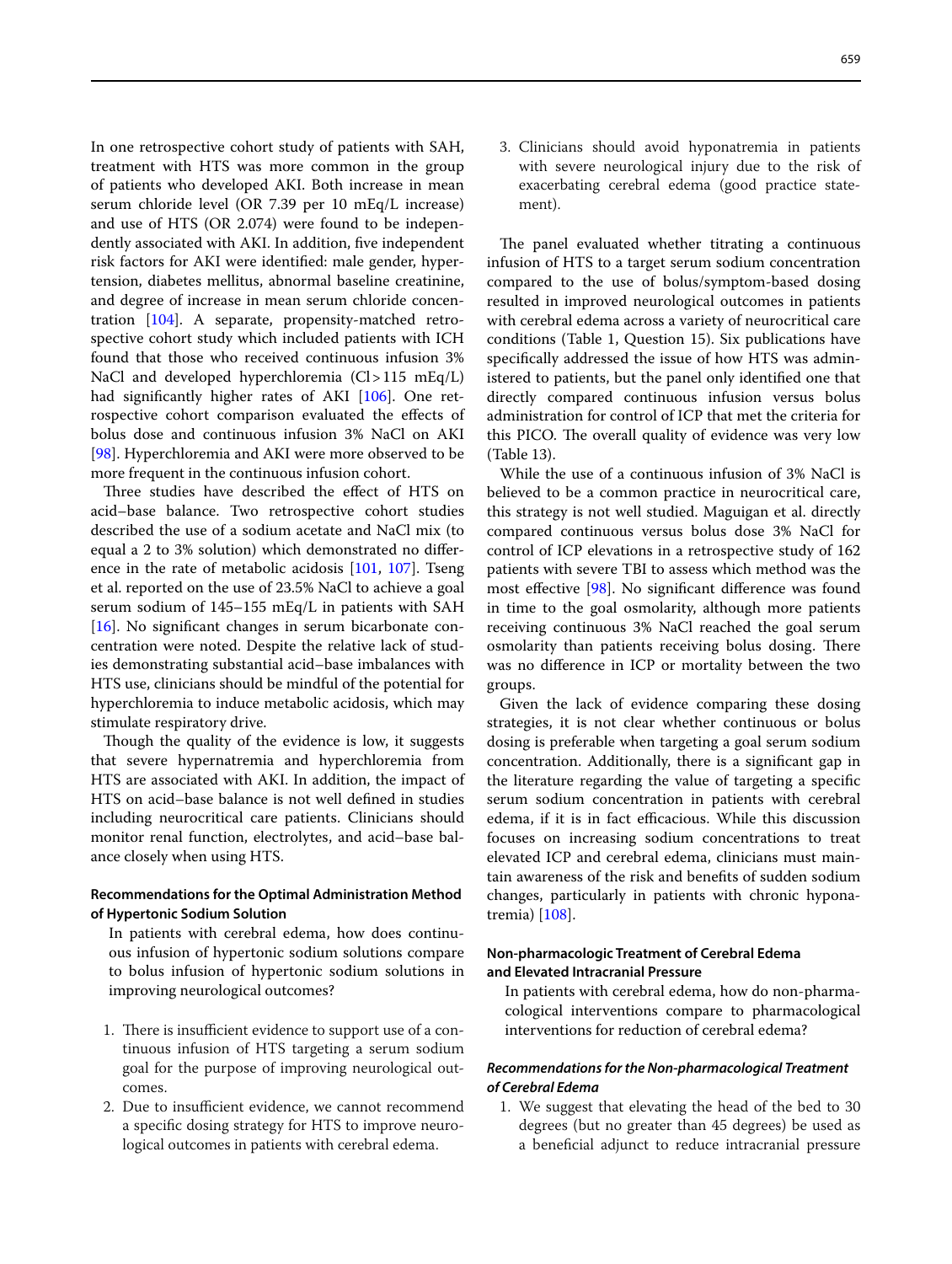(conditional recommendation, very low-quality evidence).

*Rationale:* In making this recommendation, the panel rated the quality of available evidence as very low. However, this intervention has been used extensively in the clinical setting and the risk of elevating the head of the bed is generally very low and may be benefcial.

2. We recommend that brief episodes of hyperventilation can be used for patients with acute elevations in intracranial pressure (strong recommendation, very low-quality evidence).

*Rationale:* In making this recommendation, the panel rated the quality of available evidence was very low. However, a strong recommendation was felt to be appropriate given the extensive amount of practical experience with this therapeutic strategy. Clinicians should be mindful of the limitations of acute hyperventilation related to cerebral blood flow and the extent of  $PaCO<sub>2</sub>$  reduction. Clinicians should also maintain careful awareness of the duration of therapy to avoid deleterious changes in cerebral perfusion.

3. We suggest that the use of CSF diversion be considered as a benefcial adjunct to reduce intracranial pressure (conditional recommendation, very lowquality evidence).

*Rationale:* In making this recommendation, the panel felt that the quality of evidence was very low. Clinicians should assess the risks and benefts of CSF diversion using patient-specifc factors.

4. While non-pharmacological interventions may be efective for acute elevations in intracranial pressure, there is insufficient evidence that non-pharmacological interventions are efective for the treatment of any specifc physiological changes that produce brain swelling related to cerebral edema.

The panel evaluated whether non-pharmacologic therapies such as hyperventilation, head of the bed elevation, and CSF diversion can be used to reduce ICP and cerebral edema in neurocritical care patients (Table 1, Question 16). It must be noted that these nonpharmacological interventions decrease ICP through mechanical or structural changes without actually having any impact on cerebral edema and brain swelling.

Other non-pharmacologic therapies such as surgical decompression and therapeutic hypothermia were not included, as they are adequately addressed by other guidelines  $[3]$  $[3]$ . The overall quality of evidence was very low (Table 14).

The panel identified nine studies which assessed ICP in relation to elevation of the head of the bed [[109](#page-17-32)[–117](#page-17-33)]. Compared to supine positioning, ICP was consistently lower in patients at angles of  $15^{\circ}$  to as high as 90 $^{\circ}$ . The efect of head of bed elevation may be attributable to cardiovascular physiology and cerebral blood volume, which can at times manifest as alterations in CPP. In fact, several studies suggest that CPP is slightly reduced as the extent of head of bed elevation increases, though not to a clinically signifcant degree. One prospective observational study of patients with TBI suggested that ICP was reduced and CPP was stable when elevating the patients' head of the bed from supine to  $30^{\circ}$  [\[113\]](#page-17-34). However, further increases in the angle of head elevation above  $45^{\circ}$ may increase ICP and/or reduce CPP [[109](#page-17-32), [113,](#page-17-34) [116](#page-17-35)].

The panel identified four studies evaluating the use of transient hyperventilation for reducing ICP; studies of prophylactic and/or prolonged hyperventilation were not considered for the final recommendations. Three heterogeneous studies evaluated the efect of transient hyperventilation on ICP with variable results. Oertel et al. completed 57 trials of hyperventilation in 27 patients with TBI and noted a signifcant reduction in ICP in 96.5% of the patients [\[118](#page-18-0)]. Fortune et al. performed transient hyperventilation in 16 episodes of elevated ICP occurring in 22 patients with TBI and noted a signifcant reduction in ICP in 88% of the episodes [\[119](#page-18-1)]. In contrast, Soustiel et al. found no signifcant change in ICP in response to transient hyperventilation [\[120\]](#page-18-2). Muizelaar et al. evaluated the impact of prophylactic hyperventilation on ICP and neurological outcomes in 113 patients with TBI and found that prophylactic hyperventilation (PaCO<sub>2</sub> of 25 mmHg) was associated with a more stable ICP course compared to the normal ventilation group (PaCO<sub>2</sub> of 35 mmHg) [[121\]](#page-18-3). There was no difference in long-term outcomes, and a subgroup analysis suggested that prophylactic hyperventilation may be harmful in patients with a motor subscore of 4–5 on the GCS. While the quality of the literature for transient hyperventilation is graded as very low, clinical experience with this practice as a temporizing treatment for elevated ICP is extensive. The use of transient hyperventilation in patients with symptoms suggesting acute cerebral edema or herniation has been a standard practice in multiple clinical settings (pre-hospital, emergency department, ICU and operating room), and clinicians have seen improvement in pupil diameter, physical examination, or ICP measurements in response to this intervention. In addition,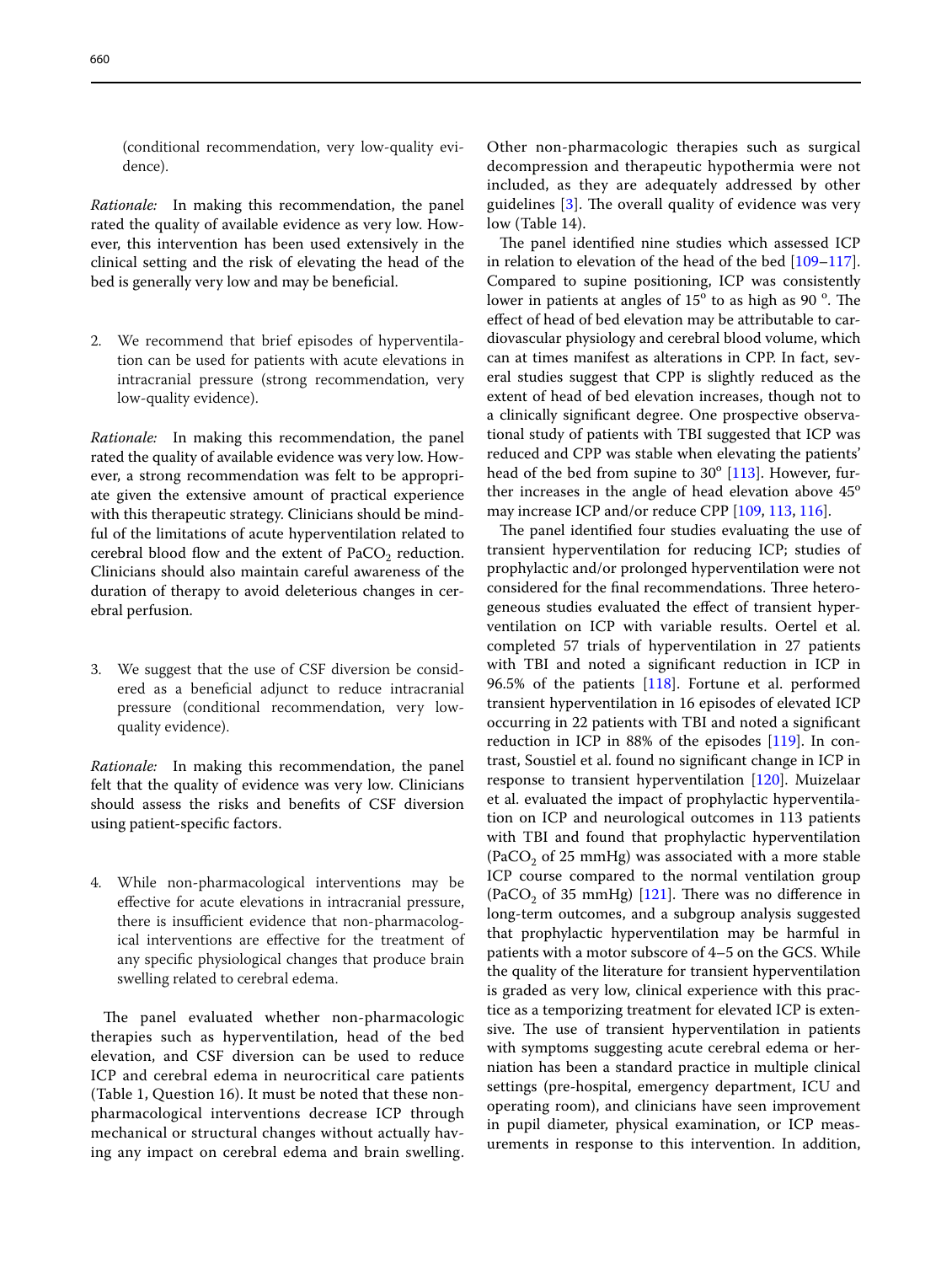the harm associated with hyperventilation is generally related to the risk for cerebral ischemia with prolonged vasoconstriction. Given the potential life-threatening nature of elevated ICP, lack of apparent associated harm, and possible short-term beneft with transient hyperventilation, we felt that virtually all clinicians would choose hyperventilation as an adjunctive treatment strategy given the possibility that it may decrease ICP. Tus, the panel felt that a strong recommendation was warranted.

The panel identified four studies evaluating the efficacy of CSF diversion in reducing ICP [[122–](#page-18-4)[125](#page-18-5)]. Physiologically, it may be reasonable to assume that CSF drainage can lower ICP by decreasing the volume of the intracranial compartment by shunting CSF from the ventricles (as opposed to decreasing cerebral edema). Overall, CSF diversion appeared to be efective at reducing the ICP in two separate prospective, observational cohort studies  $[122, 123]$  $[122, 123]$  $[122, 123]$  $[122, 123]$ . There was a significant change in ICP immediately after drainage without a measurable improvement in other indices of cerebral perfusion. In addition, Nwachuku et al. found that continuous CSF drainage results in a lower mean ICP and overall ICP burden compared to intermittent drainage [\[125](#page-18-5)].

### **Summary**

The pharmacologic treatment of cerebral edema should be guided whenever possible by the underlying pathology. The available evidence suggests hyperosmolar therapy may be helpful in reducing ICP elevations or cerebral edema in patients with SAH, TBI, AIS, ICH, and HE, although neurological outcomes do not appear to be affected. This finding is consistent with many other interventions used in the acute care of patients with neurological conditions in that treatments may afect an immediate abnormality, but outcomes are often infuenced by multiple factors that may be beyond the awareness or control of the treating team (e.g., comorbidities, associated injuries, rehabilitation availability, etc.). Corticosteroids appear to be helpful in reducing cerebral edema in patients with bacterial meningitis, but not ICH. Diferences in therapeutic response and safety may exist between HTS and mannitol. The use of these agents in these critical clinical situations merits close monitoring for adverse efects.

The various treatments for ICP or cerebral edema reviewed in this guideline are used in patients with critical intracranial pathologies worldwide. Despite their ubiquity, the overall quality of the literature in this area is low and there is a paucity of rigorous prospective trials. The strength of the panel's recommendations was frequently downgraded due to the limited evidence available comparing the different treatments. The concepts of hyperosmotic therapy have been entrenched in the critical care management of patients with neurological injuries for years, yet there is limited evidence to guide clinicians on the optimal practical use of mannitol or hypertonic saline. There is a dire need for highquality research to better inform clinicians of the best options for the individualized care of patients with cerebral edema. The goals of research activities in this area should address specifc questions, adequately refect the scope of planned patient enrollment, and select reasonable outcome measures. Basic criteria of research eforts should include a defnition of how cerebral edema is being measured, the specifc purpose of any intervention (e.g., resuscitation, management of ICP, efect on physiological parameters), and what outcome measures will be assessed. In addition, research eforts should consider and report on the osmolar equivalents of agents used in the management of cerebral edema, assess the efects of specifc ranges of sodium levels on markers of edema, evaluate the best duration of therapy, standardize and report basic care protocols, and consider the impact of all pharmacological and non-pharmacological interventions on designated outcomes. Finally, while the goal of all interventions in the management of neurological injuries is to improve survival and minimize disability, it must be acknowledged that a single intervention to address a specifc physiological variable may have limited impact on the multiple factors that contribute to both short- and long-term outcomes.

#### **Electronic supplementary material**

The online version of this article ([https://doi.org/10.1007/s12028-020-00959-7\)](https://doi.org/10.1007/s12028-020-00959-7) contains supplementary material, which is available to authorized users.

#### **Abbreviations**

AIS: Acute ischemic stroke; AKI: Acute kidney injury; APACHE: Acute physiology, age, and chronic health evaluation; CE: Cerebral edema; CNS: Central nervous system; CPP: Cerebral perfusion pressure; CSF: Cerebrospinal fuid; CT: Computerized tomography; GCS: Glasgow coma score; GOS: Glasgow outcome scale; GOSE: Glasgow outcome scale extended; HE: Hepatic encephalopathy; HES: Hydroxyethyl starch; HTS: Hypertonic sodium solution (usually referring to sodium chloride 3%, 7.5%, or 23.4%, but also inclusive of solutions ranging from 1.5 to 23.5% and various other sodium salts including lactate and bicarbonate); ICH: Intracerebral hemorrhage; ICP: Intracranial pressure; mRS: Modifed Rankin scale; NaCl: Sodium chloride; NIHSS: National Institutes of Health Stroke Scale; PICO: Population, intervention, comparison, outcome; RCT: Randomized controlled trial; SAH: Subarachnoid hemorrhage; TB: Tuberculosis; TBI: Traumatic brain injury; TTH: Transtentorial herniation.

#### **Author details**

<sup>1</sup> UK Healthcare, University of Kentucky College of Pharmacy, Lexington, KY, USA. <sup>2</sup> Methodist Le Bonheur Healthcare, Memphis, TN, USA. 3 University of Manitoba, Winnipeg, MB, Canada. 4 Maine Medical Center, Portland, ME, USA. 5 Ohio State University, Columbus, OH, USA. 6 Emory University Hospital, Atlanta, GA, USA.<sup>7</sup> Memorial Hermann-Texas Medical Center, Houston, TX, USA. 8 The Daniel K. Inouye College of Pharmacy | University of Hawaii at Hilo,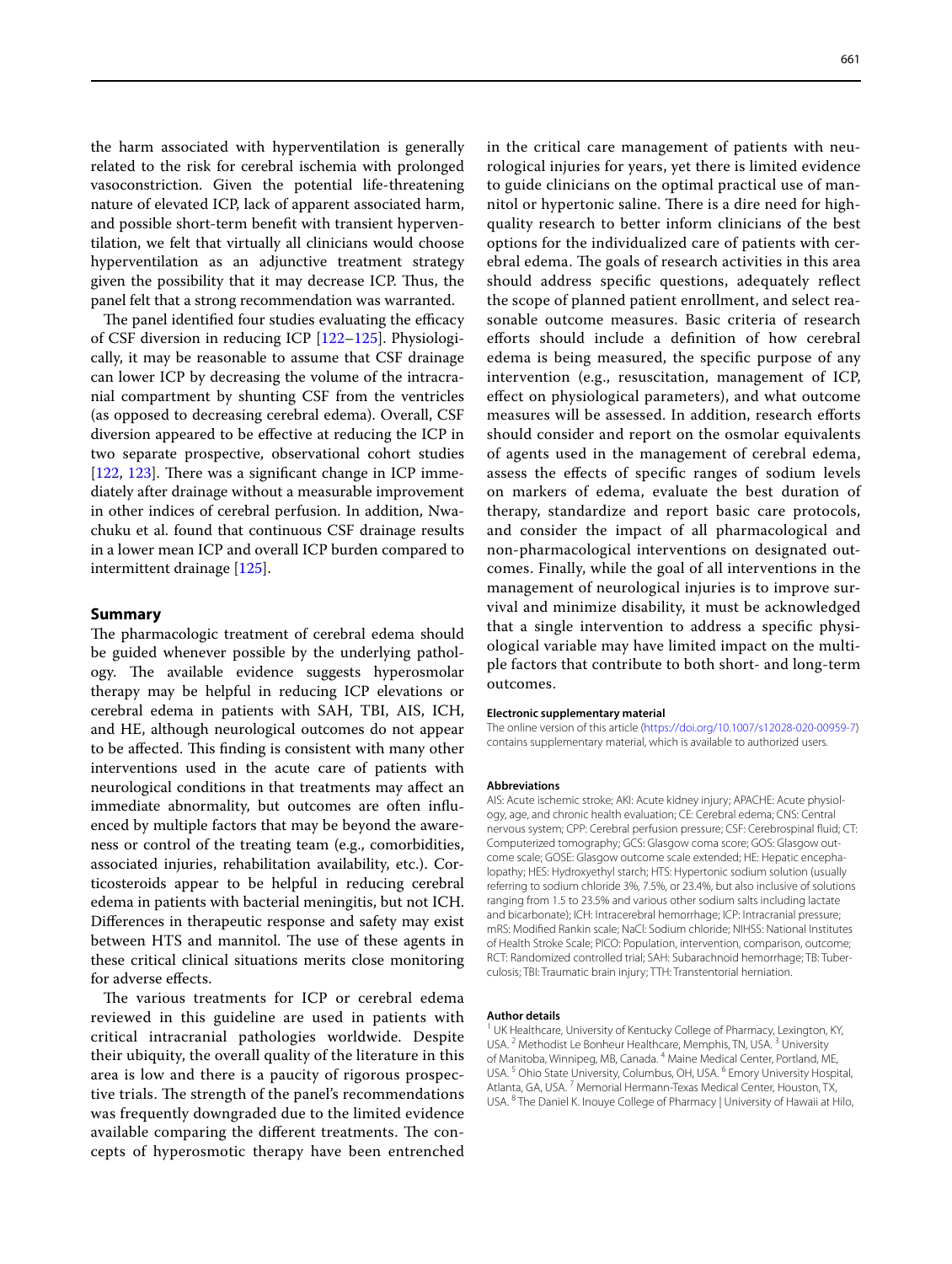Honolulu, HI, USA. <sup>9</sup> Stanford University Medical Center, Stanford, CA, USA.<br><sup>10</sup> Penn State University Health Milton S. Hershey Medical Center, Hershey, PA, USA.<sup>11</sup> University of California, Davis, Sacramento, CA, USA.<sup>12</sup> University of Pittsburgh School of Medicine, Pittsburgh, PA, USA.

#### **Acknowledgements**

Drs. Herb Fried and Lori Madden for their guidance and support throughout the completion of this guideline; Mr. David Lightfoot for his librarian services.

#### **Author contributions**

All authors contributed to the implementation of the methods, creation and evaluation of the recommendations, and writing of the manuscript.

#### **Source of Support**

The Neurocritical Care Society partially supported travel and virtual meetings.

#### **Compliance with Ethical Standards**

#### **Conflict of interest**

The authors declare that they have no conficts of interest.

#### **Informed Consent**

Not applicable.

#### **Open Access**

This article is licensed under a Creative Commons Attribution 4.0 International License, which permits use, sharing, adaptation, distribution and reproduction in any medium or format, as long as you give appropriate credit to the original author(s) and the source, provide a link to the Creative Commons licence, and indicate if changes were made. The images or other third party material in this article are included in the article's Creative Commons licence, unless indicated otherwise in a credit line to the material. If material is not included in the article's Creative Commons licence and your intended use is not permitted by statutory regulation or exceeds the permitted use, you will need to obtain permission directly from the copyright holder. To view a copy of this licence, visit [http://creativecommons.org/licenses/by/4.0/.](http://creativecommons.org/licenses/by/4.0/)

#### **Publisher's Note**

Springer Nature remains neutral with regard to jurisdictional claims in published maps and institutional affiliations.

#### Published online: 15 May 2020

#### <span id="page-15-0"></span>**References**

- 1. Treggiari MM, Schutz N, Yanez ND, Romand J-A. Role of intracranial pressure values and patterns in predicting outcome in traumatic brain injury: a systematic review. Neurocrit Care. 2007;6(2):104–12.
- <span id="page-15-1"></span>2. Marmarou A. A review of progress in understanding the pathophysiology and treatment of brain edema. Neurosurg Focus. 2007;22(5):E1.
- <span id="page-15-2"></span>3. Carney N, Totten AM, O'Reilly C, et al. Guidelines for the management of severe traumatic brain injury, fourth edition. Neurosurgery. 2017;80(1):6–15.
- 4. Connolly ES Jr, Rabinstein AA, Carhuapoma JR, et al. Guidelines for the management of aneurysmal subarachnoid hemorrhage. Stroke. 2012;43(6):1711–37.
- 5. Jauch EC, Saver JL, Adams HP Jr, et al. Guidelines for the early management of patients with acute ischemic stroke: a guideline for healthcare professionals from the American Heart Association/American Stroke Association. Stroke. 2013;44(3):870–947.
- <span id="page-15-3"></span>6. Hemphill JC 3rd, Greenberg SM, Anderson CS, et al. Guidelines for the management of spontaneous intracerebral hemorrhage: a guideline for healthcare professionals from the American Heart Association/American Stroke Association. Stroke. 2015;46(7):2032–60.
- <span id="page-15-4"></span>7. Andrews JC, Schunemann HJ, Oxman AD, et al. GRADE guidelines: 15. Going from evidence to recommendation-determinants of a recommendation's direction and strength. J Clin Epidemiol. 2013;66(7):726–35.
- <span id="page-15-5"></span>8. Tseng M-Y, Al-Rawi PG, Pickard JD, Rasulo FA, Kirkpatrick PJ. Efect of hypertonic saline on cerebral blood flow in poor-grade patients with subarachnoid hemorrhage. Stroke. 2003;34(6):1389–96.
- <span id="page-15-12"></span>9. Hauer EM, Stark D, Staykov D, Steigleder T, Schwab S, Bardutzky J. Early continuous hypertonic saline infusion in patients with severe cerebrovascular disease. Crit Care Med. 2011;39(7):1766–72.
- <span id="page-15-7"></span>10. Koenig MA, Bryan M, Lewin IJL, Mirski MA, Geocadin RG, Stevens RD. Reversal of transtentorial herniation with hypertonic saline. Neurology. 2008;70(13 part 1):1023–9.
- <span id="page-15-9"></span>11. Bentsen G, Breivik H, Lundar T, Stubhaug A. Hypertonic saline (7.2%) in 6% hydroxyethyl starch reduces intracranial pressure and improves hemodynamics in a placebo-controlled study involving stable patients with subarachnoid hemorrhage. Crit Care Med. 2006;34(12):2912–7.
- <span id="page-15-11"></span>12. Bentsen G, Stubhaug A, Eide PK. Differential effects of osmotherapy on static and pulsatile intracranial pressure. Crit Care Med. 2008;36(8):2414–9.
- <span id="page-15-10"></span>13. Bentsen G, Breivik H, Lundar T, Stubhaug A. Predictable reduction of intracranial hypertension with hypertonic saline hydroxyethyl starch: a prospective clinical trial in critically ill patients with subarachnoid haemorrhage. Acta Anaesthesiol Scand. 2004;48(9):1089–95.
- <span id="page-15-8"></span>14. Al-Rawi PG, Tseng M-Y, Richards HK, et al. Hypertonic saline in patients with poor-grade subarachnoid hemorrhage improves cerebral blood fow, brain tissue oxygen, and pH. Stroke. 2010;41(1):122–8.
- 15. Al-Rawi PG, Zygun D, Tseng MY, Hutchinson PJ, Matta BF, Kirkpatrick PJ. Cerebral blood flow augmentation in patients with severe subarachnoid haemorrhage. Acta Neurochir Suppl. 2005;95:123–7.
- <span id="page-15-6"></span>16. Tseng M-Y, Al-Rawi PG, Czosnyka M, et al. Enhancement of cerebral blood flow using systemic hypertonic saline therapy improves outcome in patients with poor-grade spontaneous subarachnoid hemorrhage. J Neurosurg. 2007;107(2):274–82.
- <span id="page-15-13"></span>17. Rockswold GL, Solid CA, Paredes-Andrade E, Rockswold SB, Jancik JT, Quickel RR. Hypertonic saline and its effect on intracranial pressure, cerebral perfusion pressure, and brain tissue oxygen. Neurosurgery. 2009;65(6):1035–41 **(discussion 1041–1032)**.
- <span id="page-15-14"></span>18. Wells DL, Swanson JM, Wood GC, et al. The relationship between serum sodium and intracranial pressure when using hypertonic saline to target mild hypernatremia in patients with head trauma. Crit Care. 2012;16(5):R193.
- <span id="page-15-15"></span>19. Vialet R, Albanese J, Thomachot L, et al. Isovolume hypertonic solutes (sodium chloride or mannitol) in the treatment of refractory posttraumatic intracranial hypertension: 2 mL/kg 7.5% saline is more efective than 2 mL/kg 20% mannitol. Crit Care Med. 2003;31(6):1683–7.
- <span id="page-15-17"></span>20. Battison C, Andrews PJD, Graham C, Petty T. Randomized, controlled trial on the efect of a 20% mannitol solution and a 7.5% saline/6% dextran solution on increased intracranial pressure after brain injury. Crit Care Med. 2005;33(1):196–8.
- <span id="page-15-20"></span>21. Harutjunyan L, Holz C, Rieger A, Menzel M, Grond S, Soukup JA. Efficiency of 7.2% hypertonic saline hydroxyethyl starch 200/0.5 versus mannitol 15% in the treatment of increased intracranial pressure in neurosurgical patients—a randomized clinical trial [ISRCTN62699180]. Crit Care. 2005;9(5):R530–40.
- <span id="page-15-18"></span>22. Ware ML, Nemani VM, Meeker M, Lee C, Morabito DJ, Manley GT. Efects of 23.4% sodium chloride solution in reducing intracranial pressure in patients with traumatic brain injury: a preliminary study. Neurosurgery. 2005;57(4):727–36.
- 23. Francony G, Fauvage B, Falcon D, et al. Equimolar doses of mannitol and hypertonic saline in the treatment of increased intracranial pressure. Crit Care Med. 2008;36(3):795–800.
- <span id="page-15-21"></span>24. Cottenceau V, Masson F, Mahamid E, et al. Comparison of effects of equiosmolar doses of mannitol and hypertonic saline on cerebral blood fow and metabolism in traumatic brain injury. J Neurotrauma. 2011;28(10):2003–12.
- 25. Sakellaridis N, Pavlou E, Karatzas S, et al. Comparison of mannitol and hypertonic saline in the treatment of severe brain injuries. J Neurosurg. 2011;114(2):545–8.
- <span id="page-15-16"></span>26. Ichai C, Armando G, Orban J-C, et al. Sodium lactate versus mannitol in the treatment of intracranial hypertensive episodes in severe traumatic brain-injured patients. Intensive Care Med. 2009;35(3):471–9.
- <span id="page-15-19"></span>27. Berger-Pelleiter E, Emond M, Lauzier F, Shields JF, Turgeon AF. Hypertonic saline in severe traumatic brain injury: a systematic review and meta-analysis of randomized controlled trials. CJEM. 2016;18(2):112–20.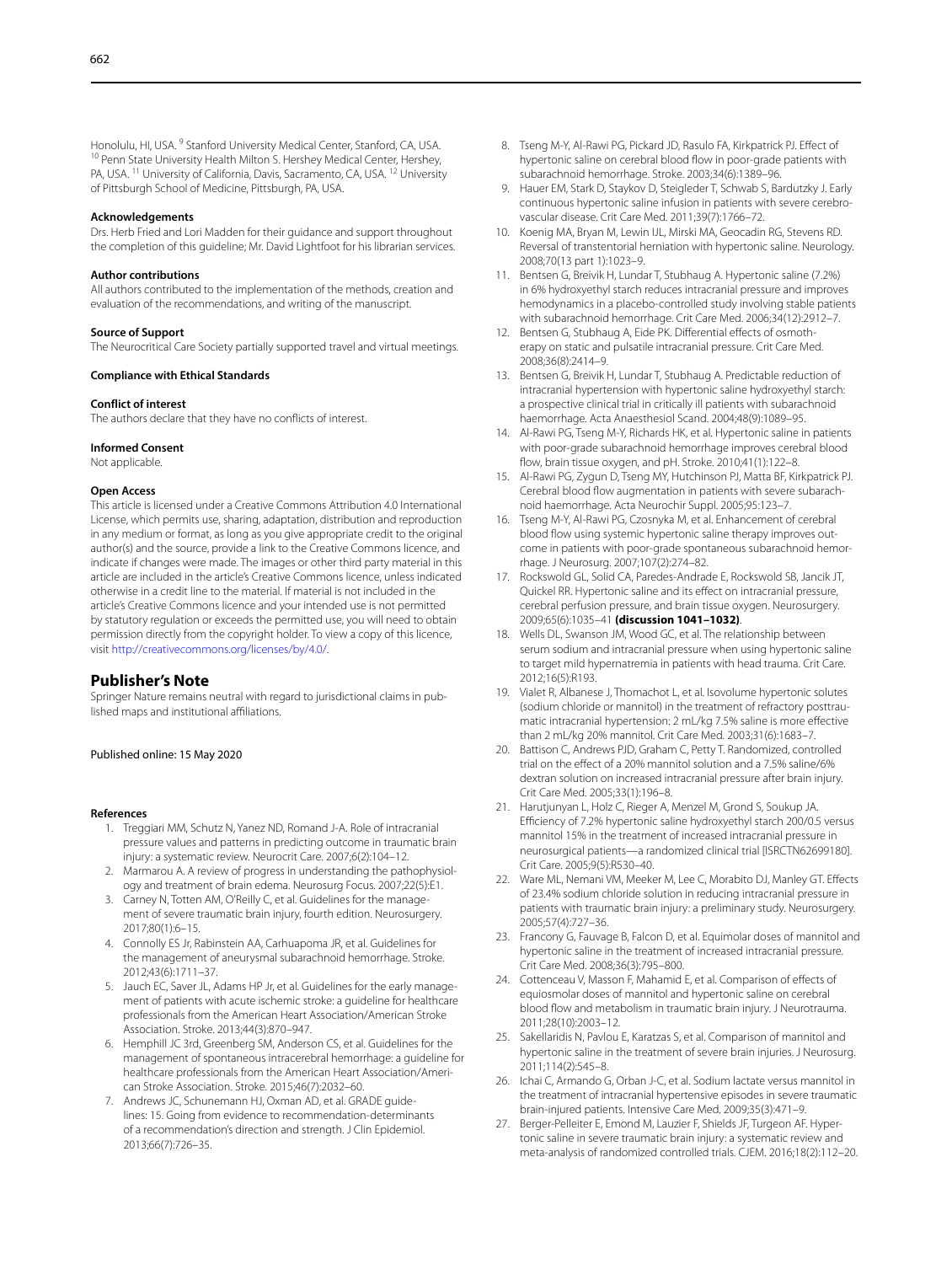- <span id="page-16-0"></span>28. Li M, Chen T, Chen SD, Cai J, Hu YH. Comparison of equimolar doses of mannitol and hypertonic saline for the treatment of elevated intracranial pressure after traumatic brain injury: a systematic review and meta-analysis. Medicine (Baltimore). 2015;94(17):e736.
- <span id="page-16-1"></span>29. Bourdeaux CP, Brown JM. Randomized controlled trial comparing the effect of 8.4% sodium bicarbonate and 5% sodium chloride on raised intracranial pressure after traumatic brain injury. Neurocrit Care. 2011;15(1):42–5.
- <span id="page-16-2"></span>Jagannatha AT, Sriganesh K, Devi BI, Rao GSU. An equiosmolar study on early intracranial physiology and long term outcome in severe traumatic brain injury comparing mannitol and hypertonic saline. J Clin Neurosci. 2016;27:68–73.
- <span id="page-16-3"></span>31. Asehnoune K, Lasocki S, Seguin P, et al. Association between continuous hyperosmolar therapy and survival in patients with traumatic brain injury—a multicentre prospective cohort study and systematic review. Crit Care. 2017;21(1):328.
- <span id="page-16-4"></span>32. Cooper DJ, Myles PS, McDermott FT, et al. Prehospital hypertonic saline resuscitation of patients with hypotension and severe traumatic brain injury: a randomized controlled trial. JAMA. 2004;291(11):1350–7.
- <span id="page-16-5"></span>33. Bulger EM, May S, Brasel KJ, et al. Out-of-hospital hypertonic resuscitation following severe traumatic brain injury: a randomized controlled trial. JAMA. 2010;304(13):1455–64.
- <span id="page-16-6"></span>34. Sayre MR, Daily SW, Stern SA, Storer DL, van Loveren HR, Hurst JM. Out-of-hospital administration of mannitol to head-injured patients does not change systolic blood pressure. Acad Emerg Med. 1996;3(9):840–8.
- <span id="page-16-7"></span>35. Diringer MN, Scalfani MT, Zazulia AR, Videen TO, Dhar R. Cerebral hemodynamic and metabolic efects of equi-osmolar doses mannitol and 23.4% saline in patients with edema following large ischemic stroke. Neurocrit Care. 2011;14(1):11–7.
- <span id="page-16-8"></span>36. Schwarz S, Schwab S, Bertram M, Aschoff A, Hacke W. Effects of hypertonic saline hydroxyethyl starch solution and mannitol in patients with increased intracranial pressure after stroke. Stroke. 1998;29(8):1550–5.
- <span id="page-16-11"></span>37. Qureshi AI, Suarez JI, Bhardwaj A, et al. Use of hypertonic (3%) saline/ acetate infusion in the treatment of cerebral edema: effect on intracranial pressure and lateral displacement of the brain. Crit Care Med. 1998;26(3):440–6.
- 38. Lewandowski-Belfer JJ, Patel AV, Darracott RM, Jackson DA, Nordeen JD, Freeman WD. Safety and efficacy of repeated doses of 14.6 or 23.4% hypertonic saline for refractory intracranial hypertension. Neurocrit Care. 2014;20(3):436–42.
- <span id="page-16-9"></span>39. Keller E, Steiner T, Fandino J, Schwab S, Hacke W. Jugular venous oxygen saturation thresholds in trauma patients may not extrapolate to ischemic stroke patients: lessons from a preliminary study. J Neurosurg Anesthesiol. 2002;14(2):130–6.
- <span id="page-16-10"></span>40. Schwarz S, Georgiadis D, Aschoff A, Schwab S. Effects of hypertonic (10%) saline in patients with raised intracranial pressure after stroke. Stroke. 2002;33(1):136–40.
- <span id="page-16-12"></span>41. Santambrogio S, Martinotti R, Sardella F, Porro F, Randazzo A. Is there a real treatment for stroke? Clinical and statistical comparison of diferent treatments in 300 patients. Stroke. 1978;9(2):130–2.
- <span id="page-16-13"></span>42. Strbian D, Meretoja A, Putaala J, et al. Cerebral edema in acute ischemic stroke patients treated with intravenous thrombolysis. Int J Stroke. 2013;8(7):529–34.
- <span id="page-16-14"></span>43. Ong CJ, Keyrouz SG, Diringer MN. The role of osmotic therapy in hemispheric stroke. Neurocrit Care. 2015;23(2):285–91.
- <span id="page-16-15"></span>44. Manno EM, Adams RE, Derdeyn CP, Powers WJ, Diringer MN. The efects of mannitol on cerebral edema after large hemispheric cerebral infarct. Neurology. 1999;52(3):583–7.
- <span id="page-16-17"></span>45. Zuliani G, Cherubini A, Atti AR, et al. Prescription of anti-oedema agents and short-term mortality in older patients with acute ischaemic stroke. Drugs Aging. 2004;21(4):273–8.
- <span id="page-16-19"></span>46. Papagianni M, Tziomalos K, Kostaki S, et al. Treatment with Mannitol is associated with increased risk for in-hospital mortality in patients with acute ischemic stroke and cerebral Edema. Am J Cardiovasc Drugs. 2018;18(5):397–403.
- <span id="page-16-16"></span>47. Bereczki D, Mihalka L, Szatmari S, et al. Mannitol use in acute stroke: case fatality at 30 days and 1 year. Stroke. 2003;34(7):1730–5.
- <span id="page-16-18"></span>Bereczki D, Fekete I, Prado GF, Liu M. Mannitol for acute stroke. Cochrane Database Syst Rev. 2007;3:CD001153.
- <span id="page-16-20"></span>49. Wagner I, Hauer EM, Staykov D, et al. Effects of continuous hypertonic saline infusion on perihemorrhagic edema evolution. Stroke. 2011;42(6):1540–5.
- <span id="page-16-21"></span>50. Misra UK, Kalita J, Ranjan P, Mandal SK. Mannitol in intracerebral hemorrhage: a randomized controlled study. J Neurol Sci. 2005;234(1–2):41–5.
- 51. Wang X, Arima H, Yang J, et al. Mannitol and outcome in intracerebral hemorrhage: propensity score and multivariable intensive blood pressure reduction in acute cerebral hemorrhage trial 2 results. Stroke. 2015;46(10):2762–7.
- <span id="page-16-22"></span>52. Shah M, Birnbaum L, Rasmussen J, et al. Efect of hyperosmolar therapy on outcome following spontaneous intracerebral hemorrhage: ethnic/ racial variations of intracerebral hemorrhage (ERICH) study. J Stroke Cerebrovasc Dis. 2018;27(4):1061–7.
- <span id="page-16-23"></span>53. Sun S, Li Y, Zhang H, et al. The effect of mannitol in the early stage of supratentorial hypertensive intracerebral hemorrhage: a systematic review and meta-analysis. World Neurosurg. 2019;124:386–96.
- <span id="page-16-24"></span>54. Aminmansour B, Tabesh H, Rezvani M, Poorjafari H. Efects of mannitol 20% on outcomes in nontraumatic intracerebral hemorrhage. Adv Biomed Res. 2017;6:75.
- <span id="page-16-25"></span>55. Tellez H, Bauer RB. Dexamethasone as treatment in cerebrovascular disease. 1. A controlled study in intracerebral hemorrhage. Stroke. 1973;4(4):541–6.
- <span id="page-16-28"></span>56. Sharafadinzadeh N, Baghebanian SM, Pipelzadeh M, Moravej Ale Ali A, Ghanavati P. Efects of dexamethasone in primary intracerebral hemorrhage in the South West of Iran. Pak J Med Sci. 2008;24(4):502–5.
- <span id="page-16-29"></span>Zaganas I, Halpin AP, Oleinik A, et al. A comparison of acute hemorrhagic stroke outcomes in 2 populations: the Crete-Boston study. Stroke. 2011;42(12):3640–2.
- 58. Rubinstein MK. The infuence of adrenocortical steroids on severe cerebrovascular accidents. J Nerv Ment Dis. 1965;141(3):291–9.
- Ogun SA, Odusote KA. Effectiveness of high dose dexamethasone in the treatment of acute stroke. West Afr J Med. 2001;20(1):1–6.
- <span id="page-16-30"></span>60. Desai P, Prasad K. Dexamethasone is not necessarily unsafe in primary supratentorial intracerebral haemorrhage. J Neurol Neurosurg Psychiatry. 1998;65(5):799–800.
- <span id="page-16-27"></span>61. Feigin VL, Anderson N, Rinkel GJE, Algra A, van Gijn J, Bennett DA. Corticosteroids for aneurysmal subarachnoid haemorrhage and primary intracerebral haemorrhage. Cochrane Database Syst Rev. 2005;3:CD004583.
- <span id="page-16-26"></span>62. Poungvarin N, Bhoopat W, Viriyavejakul A, et al. Efects of dexamethasone in primary supratentorial intracerebral hemorrhage. N Engl J Med. 1987;316(20):1229–33.
- <span id="page-16-31"></span>Brouwer MC, McIntyre P, Prasad K, van de Beek D. Corticosteroids for acute bacterial meningitis. Cochrane Database Syst Rev. 2015;9:CD004405.
- <span id="page-16-33"></span>64. Vardakas KZ, Matthaiou DK, Falagas ME. Adjunctive dexamethasone therapy for bacterial meningitis in adults: a meta-analysis of randomized controlled trials. Eur J Neurol. 2009;16(6):662–73.
- <span id="page-16-32"></span>65. van de Beek D, de Gans J, McIntyre P, Prasad K. Corticosteroids for acute bacterial meningitis. Cochrane Database Syst Rev. 2007;1:CD004405.
- <span id="page-16-34"></span>66. Scarborough M, Gordon SB, Whitty CJM, et al. Corticosteroids for bacterial meningitis in adults in sub-Saharan Africa. N Engl J Med. 2007;357(24):2441–50.
- <span id="page-16-35"></span>67. van de Beek D, Farrar JJ, de Gans J, et al. Adjunctive dexamethasone in bacterial meningitis: a meta-analysis of individual patient data. Lancet Neurol. 2010;9(3):254–63.
- <span id="page-16-36"></span>68. de Gans J, van de Beek D, European Dexamethasone in Adulthood Bacterial Meningitis Study I. Dexamethasone in adults with bacterial meningitis. N Engl J Med. 2002;347(20):1549–56.
- <span id="page-16-37"></span>69. Fritz D, Brouwer MC, van de Beek D. Dexamethasone and long-term survival in bacterial meningitis. Neurology. 2012;79(22):2177–9.
- <span id="page-16-38"></span>70. Girgis NI, Farid Z, Mikhail IA, Farrag I, Sultan Y, Kilpatrick ME. Dexamethasone treatment for bacterial meningitis in children and adults. Pediatr Infect Dis J. 1989;8(12):848–51.
- <span id="page-16-39"></span>71. Tunkel AR, Hartman BJ, Kaplan SL, et al. Practice guidelines for the management of bacterial meningitis. Clin Infect Dis. 2004;39(9):1267–84.
- <span id="page-16-40"></span>72. Glimaker M, Johansson B, Halldorsdottir H, et al. Neuro-intensive treatment targeting intracranial hypertension improves outcome in severe bacterial meningitis: an intervention-control study. PLoS ONE. 2014;9(3):e91976.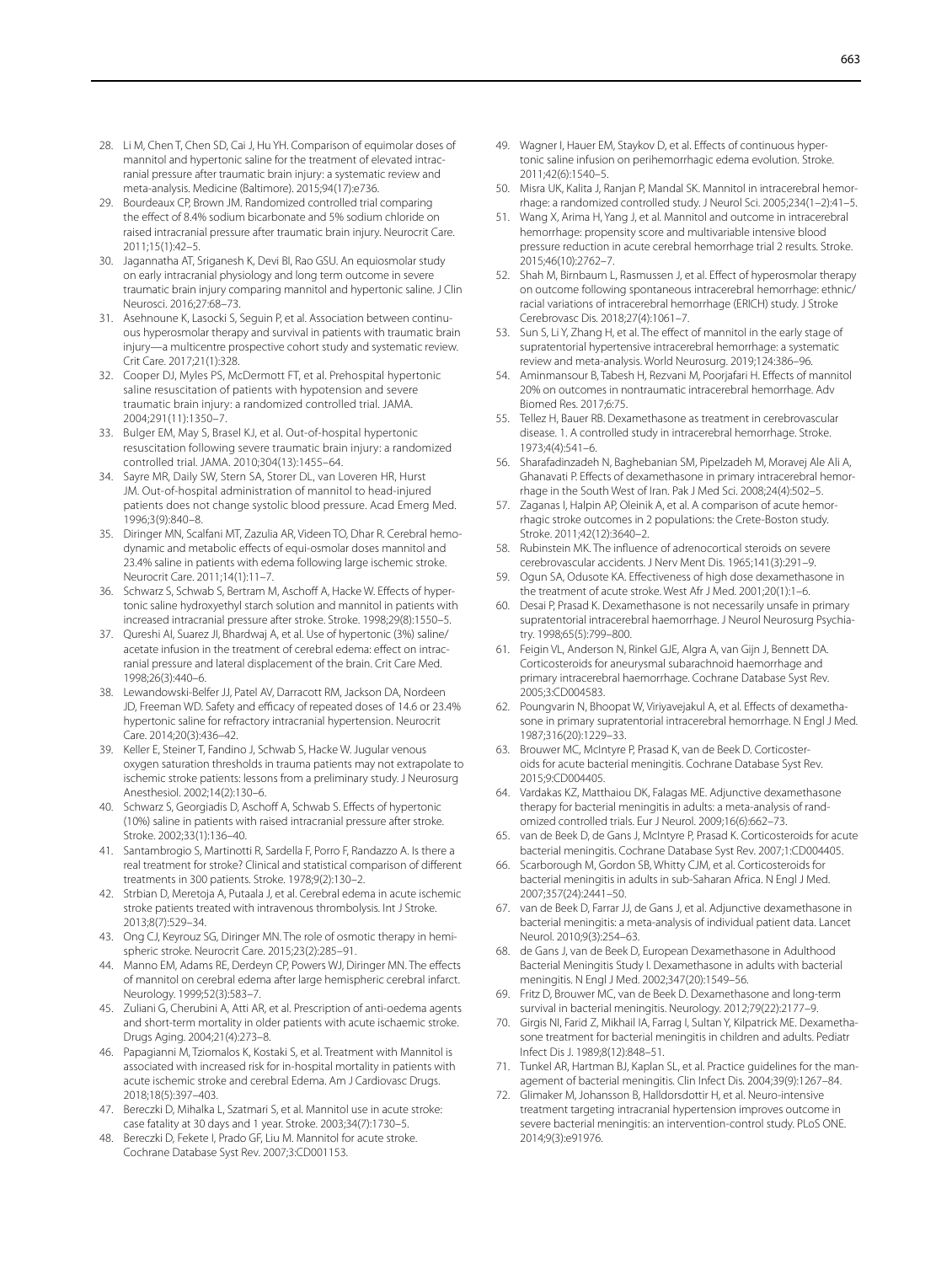- <span id="page-17-0"></span>73. Ajdukiewicz KM, Cartwright KE, Scarborough M, et al. Glycerol adjuvant therapy in adults with bacterial meningitis in a high HIV seroprevalence setting in Malawi: a double-blind, randomised controlled trial. Lancet Infect Dis. 2011;11(4):293–300.
- <span id="page-17-1"></span>74. Singhi S, Jarvinen A, Peltola H. Increase in serum osmolality is possible mechanism for the benefcial efects of glycerol in childhood bacterial meningitis. Pediatr Infect Dis J. 2008;27(10):892–6.
- <span id="page-17-2"></span>75. Hosoglu S, Geyik MF, Balik I, et al. Predictors of outcome in patients with tuberculous meningitis. Int J Tuberc Lung Dis. 2002;6(1):64–70.
- <span id="page-17-3"></span>76. Prasad K, Singh MB, Ryan H. Corticosteroids for managing tuberculous meningitis. Cochrane Database Syst Rev. 2016;4:002244.
- <span id="page-17-4"></span>77. Thwaites GE, Nguyen DB, Nguyen HD, et al. Dexamethasone for the treatment of tuberculous meningitis in adolescents and adults. N Engl J Med. 2004;351(17):1741–51.
- <span id="page-17-5"></span>78. Chotmongkol V, Jitpimolmard S, Thavornpitak Y. Corticosteroid in tuberculous meningitis. J Med Assoc Thailand = Chotmaihet thangphaet. 1996;79(2):83–90.
- 79. Kumarvelu S, Prasad K, Khosla A, Behari M, Ahuja GK. Randomized controlled trial of dexamethasone in tuberculous meningitis. Tuber Lung Dis. 1994;75(3):203–7.
- <span id="page-17-6"></span>80. Malhotra HS, Garg RK, Singh MK, Agarwal A, Verma R. Corticosteroids (dexamethasone versus intravenous methylprednisolone) in patients with tuberculous meningitis. Ann Trop Med Parasitol. 2009;103(7):625–34.
- <span id="page-17-7"></span>81. Canalese J, Gimson AE, Davis C, Mellon PJ, Davis M, Williams R. Controlled trial of dexamethasone and mannitol for the cerebral oedema of fulminant hepatic failure. Gut. 1982;23(7):625–9.
- <span id="page-17-10"></span>82. Murphy N, Auzinger G, Bernel W, Wendon J. The effect of hypertonic sodium chloride on intracranial pressure in patients with acute liver failure. Hepatology (Baltimore, Md.). 2004;39(2):464–70.
- <span id="page-17-9"></span>83. Hanid MA, Davies M, Mellon PJ, et al. Clinical monitoring of intracranial pressure in fulminant hepatic failure. Gut. 1980;21(10):866–9.
- <span id="page-17-11"></span>84. Saraswat VA, Saksena S, Nath K, et al. Evaluation of mannitol effect in patients with acute hepatic failure and acute-on-chronic liver failure using conventional MRI, difusion tensor imaging and in vivo proton MR spectroscopy. World J Gastroenterol. 2008;14(26):4168–78.
- <span id="page-17-8"></span>85. Liotta E, Romanova A, Lizza B, et al. Association of osmolality, brain volume, and clinical neurologic changes in hepatic encephalopathy. Crit Care Med. 2015;43(12 SUPPL. 1):121.
- <span id="page-17-12"></span>86. Dorman HR, Sondheimer JH, Cadnapaphornchai P. Mannitol-induced acute renal failure. Medicine (Baltimore). 1990;69(3):153–9.
- <span id="page-17-18"></span>87. Dziedzic T, Szczudlik A, Klimkowicz A, Rog TM, Slowik A. Is mannitol safe for patients with intracerebral hemorrhages? Renal considerations. Clin Neurol Neurosurg. 2003;105(2):87–9.
- <span id="page-17-13"></span>88. Gondim FdAA, Aiyagari V, Shackleford A, Diringer MN. Osmolality not predictive of mannitol-induced acute renal insufficiency. J Neurosurg. 2005;103(3):444–7.
- <span id="page-17-14"></span>89. Lin S-Y, Tang S-C, Tsai L-K, et al. Incidence and risk factors for acute kidney injury following mannitol infusion in patients with acute stroke: a retrospective cohort study. Medicine. 2015;94(47):e2032.
- <span id="page-17-15"></span>90. Gadallah MF, Lynn M, Work J. Case report: mannitol nephrotoxicity syndrome: role of hemodialysis and postulate of mechanisms. Am J Med Sci. 1995;309(4):219–22.
- <span id="page-17-16"></span>91. Garcia-Morales EJ, Cariappa R, Parvin CA, Scott MG, Diringer MN. Osmole gap in neurologic-neurosurgical intensive care unit: its normal value, calculation, and relationship with mannitol serum concentrations. Crit Care Med. 2004;32(4):986–91.
- <span id="page-17-17"></span>92. Temes SP, Lilien OM, Chamberlain W. A direct vasoconstrictor efect of mannitol on the renal artery. Surg Gynecol Obstet. 1975;141(2):223–6.
- <span id="page-17-19"></span>Becker DP, Vries JK. The alleviation of increased intracranial pressure by the chronic administration of osmotic agents. In: Brock M, Dietz H, editors. Intracranial pressure. Berlin: Springer; 1972.
- <span id="page-17-20"></span>Yunos NM, Bellomo R, Hegarty C, Story D, Ho L, Bailey M. Association between a chloride-liberal vs chloride-restrictive intravenous fuid administration strategy and kidney injury in critically ill adults. JAMA. 2012;308(15):1566–72.
- 95. Boland T, Henderson GV, Gibbons FK, et al. Hypernatremia at hospital discharge and out of hospital mortality following primary intracerebral hemorrhage. Neurocrit Care. 2016;25(1):110–6.
- 96. Fisher LA, Ko N, Miss J, et al. Hypernatremia predicts adverse cardiovascular and neurological outcomes after SAH. Neurocrit Care. 2006;5(3):180–5.
- <span id="page-17-21"></span>97. Stelfox HT, Ahmed SB, Zygun D, Khandwala F, Laupland K. Characterization of intensive care unit acquired hyponatremia and hypernatremia following cardiac surgery. Can J Anaesth. 2010;57(7):650–8.
- <span id="page-17-22"></span>98. Maguigan KL, Dennis BM, Hamblin SE, Guillamondegui OD. Method of hypertonic saline administration: efects on osmolality in traumatic brain injury patients. J Clin Neurosci. 2017;39:147–50.
- <span id="page-17-23"></span>99. Froelich M, Ni Q, Wess C, Ougorets I, Hartl R. Continuous hypertonic saline therapy and the occurrence of complications in neurocritically ill patients. Crit Care Med. 2009;37(4):1433–41.
- <span id="page-17-24"></span>100. Erdman MJ, Riha H, Bode L, Chang JJ, Jones GM. Predictors of acute kidney injury in neurocritical care patients receiving continuous hypertonic saline. Neurohospitalist. 2017;7(1):9–14.
- <span id="page-17-25"></span>101. Larive LL, Rhoney DH, Parker D Jr, Coplin WM, Carhuapoma JR. Introducing hypertonic saline for cerebral edema: an academic center experience. Neurocrit Care. 2004;1(4):435–40.
- 102. Oddo M, Levine JM, Frangos S, et al. Efect of mannitol and hypertonic saline on cerebral oxygenation in patients with severe traumatic brain injury and refractory intracranial hypertension. J Neurol Neurosurg Psychiatry. 2009;80(8):916–20.
- <span id="page-17-26"></span>103. Kerwin AJ, Schinco MA, Tepas JJ 3rd, Renfro WH, Vitarbo EA, Muehlberger M. The use of 23.4% hypertonic saline for the management of elevated intracranial pressure in patients with severe traumatic brain injury: a pilot study. J Trauma. 2009;67(2):277–82.
- <span id="page-17-27"></span>104. Sadan O, Singbartl K, Kandiah PA, Martin KS, Samuels OB. Hyperchloremia is associated with acute kidney injury in patients with subarachnoid hemorrhage. Crit Care Med. 2017;45(8):1382–8.
- <span id="page-17-28"></span>105. Corry JJ, Varelas P, Abdelhak T, et al. Variable change in renal function by hypertonic saline. World J Crit Care Med. 2014;3(2):61–7.
- <span id="page-17-29"></span>106. Riha HM, Erdman MJ, Vandigo JE, et al. Impact of moderate hyperchloremia on clinical outcomes in intracerebral hemorrhage patients treated with continuous infusion hypertonic saline: a pilot study. Crit Care Med. 2017;45(9):e947–53.
- <span id="page-17-30"></span>107. Suarez JI, Qureshi AI, Parekh PD, et al. Administration of hypertonic (3%) sodium chloride/acetate in hyponatremic patients with symptomatic vasospasm following subarachnoid hemorrhage. J Neurosurg Anesthesiol. 1999;11(3):178–84.
- <span id="page-17-31"></span>108. Achinger SG, Ayus JC. Treatment of hyponatremic encephalopathy in the critically Ill. Crit Care Med. 2017;45(10):1762–71.
- <span id="page-17-32"></span>109. Durward QJ, Amacher AL, Del Maestro RF, Sibbald WJ. Cerebral and cardiovascular responses to changes in head elevation in patients with intracranial hypertension. J Neurosurg. 1983;59(6):938–44.
- 110. Kenning JA, Toutant SM, Saunders RL. Upright patient positioning in the management of intracranial hypertension. Surg Neurol. 1981;15(2):148–52.
- 111. Rosner MJ, Coley IB. Cerebral perfusion pressure, intracranial pressure, and head elevation. J Neurosurg. 1986;65(5):636–41.
- 112. Feldman Z, Kanter MJ, Robertson CS, et al. Efect of head elevation on intracranial pressure, cerebral perfusion pressure, and cerebral blood fow in head-injured patients. J Neurosurg. 1992;76(2):207–11.
- <span id="page-17-34"></span>113. Moraine JJ, Berre J, Melot C. Is cerebral perfusion pressure a major determinant of cerebral blood fow during head elevation in comatose patients with severe intracranial lesions? J Neurosurg. 2000;92(4):606–14.
- 114. Winkelman C. Efect of backrest position on intracranial and cerebral perfusion pressures in traumatically brain-injured adults. Am J Crit Care. 2000;9(6):373–80 **(quiz 381–372)**.
- 115. Ledwith MB, Bloom S, Maloney-Wilensky E, Coyle B, Polomano RC, Le Roux PD. Efect of body position on cerebral oxygenation and physiologic parameters in patients with acute neurological conditions. J Neurosci Nurs. 2010;42(5):280–7.
- <span id="page-17-35"></span>116. Mahfoud F, Beck J, Raabe A. Intracranial pressure pulse amplitude during changes in head elevation: a new parameter for determining optimum cerebral perfusion pressure? Acta Neurochir (Wien). 2010;152(3):443–50.
- <span id="page-17-33"></span>117. Ng I, Lim J, Wong HB. Efects of head posture on cerebral hemodynamics: its infuences on intracranial pressure, cerebral perfusion pressure, and cerebral oxygenation. Neurosurgery. 2004;54(3):593–7 **(discussion 598)**.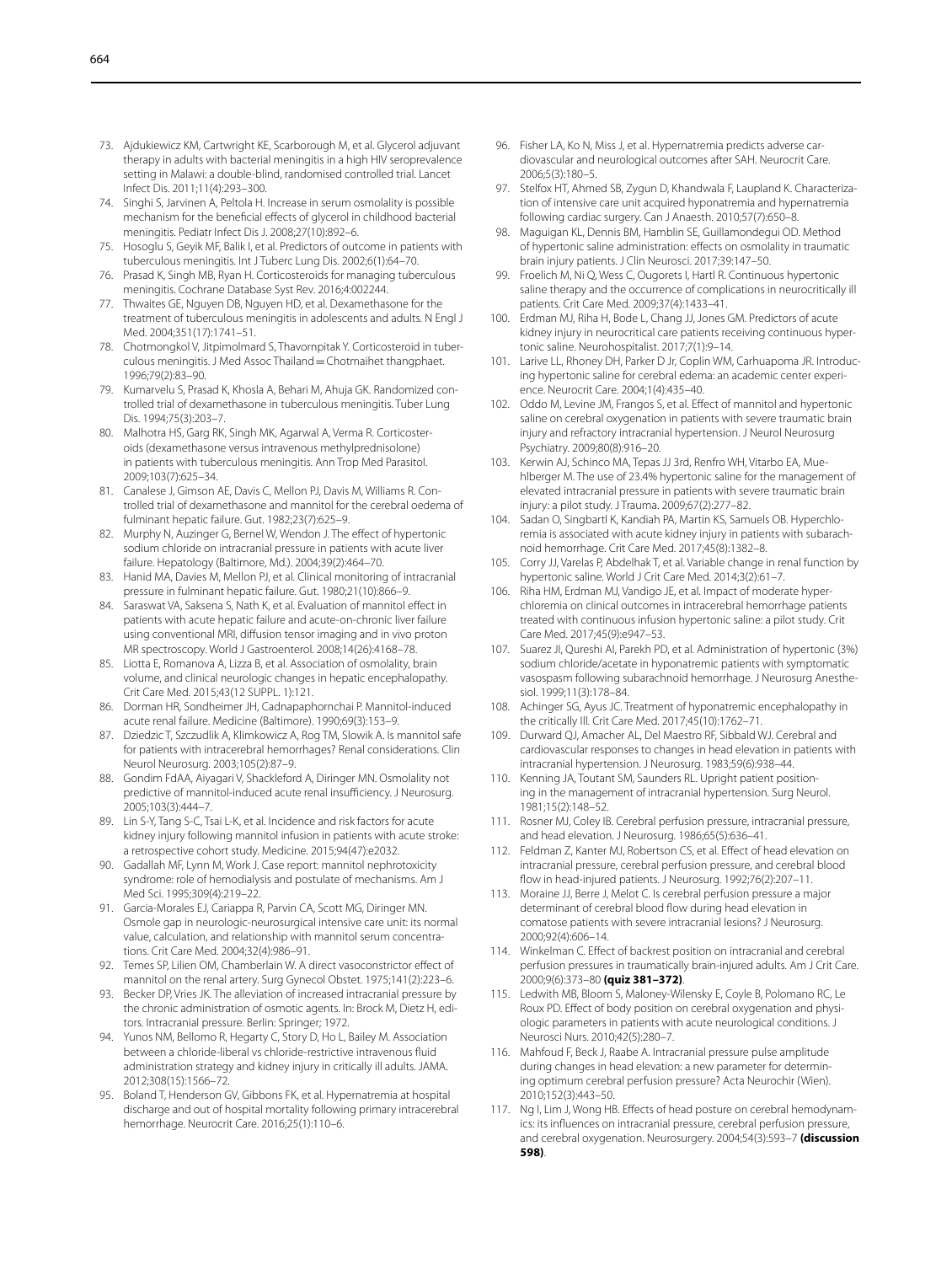- <span id="page-18-0"></span>118. Oertel M, Kelly DF, Lee JH, et al. Efficacy of hyperventilation, blood pressure elevation, and metabolic suppression therapy in controlling intracranial pressure after head injury. J Neurosurg. 2002;97(5):1045–53.
- <span id="page-18-1"></span>119. Fortune JB, Feustel PJ, Graca L, Hasselbarth J, Kuehler DH. Efect of hyperventilation, mannitol, and ventriculostomy drainage on cerebral blood fow after head injury. J Trauma. 1995;39(6):1091–7 **(discussion 1097–1099)**.
- <span id="page-18-2"></span>120. Soustiel JF, Mahamid E, Chistyakov A, Shik V, Benenson R, Zaaroor M. Comparison of moderate hyperventilation and mannitol for control of intracranial pressure control in patients with severe traumatic brain injury-a study of cerebral blood flow and metabolism. Acta Neurochir. 2006;148(8):845–51.
- <span id="page-18-3"></span>121. Muizelaar JP, Marmarou A, Ward JD, et al. Adverse efects of prolonged hyperventilation in patients with severe head injury: a randomized clinical trial. J Neurosurg. 1991;75(5):731–9.
- <span id="page-18-4"></span>122. Kerr EM, Marion D, Sereika MS, et al. The effect of cerebrospinal fluid drainage on cerebral perfusion in traumatic brain injured adults. J Neurosurg Anesthesiol. 2000;12(4):324–33.
- <span id="page-18-6"></span>123. Kerr ME, Weber BB, Sereika SM, Wilberger J, Marion DW. Dose response to cerebrospinal fuid drainage on cerebral perfusion in traumatic brain-injured adults. Neurosurg Focus. 2001;11(4):E1.
- 124. Candanedo C, Doron O, Hemphill JC, 3rd, et al. Characterizing the response to cerebrospinal fuid drainage in patients with an external ventricular drain: the pressure equalization ratio. Neurocrit Care 2019;30(2):340–7.
- <span id="page-18-5"></span>125. Nwachuku EL, Puccio AM, Fetzick A, et al. Intermittent versus continuous cerebrospinal fuid drainage management in adult severe traumatic brain injury: assessment of intracranial pressure burden. Neurocrit Care. 2014;20(1):49–53.
- 126. Levin AB, Duff TA, Javid MJ. Treatment of increased intracranial pressure: a comparison of diferent hyperosmotic agents and the use of thiopental. Neurosurgery. 1979;5(5):570–5.
- 127. Schwartz ML, Tator CH, Rowed DW. The University of Toronto head injury treatment study: a prospective, randomized comparison of Pentobarbital and Mannitol. Can J Neurol Sci. 1984;11(4):434–40.
- 128. Smith HP, Kelly DL Jr, McWhorter JM, et al. Comparison of mannitol regimens in patients with severe head injury undergoing intracranial monitoring. J Neurosurg. 1986;65(6):820–4.
- 129. Midgely S, Dearden NM, Miller JD. CPP and SJO2 with ICP reduction therapy after severe head injury. In: Avezaat CJJ, Eijndhoven JHM, van Maas AIR, Tans JTJ, editors. Proceedings of the 8th International Symposium on Intracranial Pressure, Held in Rotterdam, The Netherlands, June 16–20, 1991. New York: Springer; 1993. p. 558–563.
- 130. Smedema RJ, Gaab MR, Heissler HE. A comparison study between mannitol and glycerol therapy in reducing intracranial pressure. In: Avezaat CJJ, Eijndhoven JHM, van Maas AIR, Tans JTJ, editors. Proceedings of the 8th International Symposium on Intracranial Pressure, Held in Rotterdam, The Netherlands, June 16–20, 1991. New York: Springer; 1993. p. 605–608.
- 131. Biestro A, Alberti R, Galli R, et al. Osmotherapy for increased intracranial pressure: comparison between mannitol and glycerol. Acta Neurochir (Wien). 1997;139(8):725–32 **(discussion 732–723)**.
- 132. Hartl R, Ghajar J, Hochleuthner H, Mauritz W. Treatment of refractory intracranial hypertension in severe traumatic brain injury with repetitive hypertonic/hyperoncotic infusions. Zentralbl Chir. 1997;122(3):181–5.
- 133. Hartl R, Bardt TF, Kiening KL, Sarrafzadeh AS, Schneider GH, Unterberg AW. Mannitol decreases ICP but does not improve brain-tissue pO2 in severely head-injured patients with intracranial hypertension. Acta Neurochir Suppl. 1997;70:40–2.
- 134. Shackford SR, Bourguignon PR, Wald SL, Rogers FB, Osler TM, Clark DE. Hypertonic saline resuscitation of patients with head injury: a prospective, randomized clinical trial. J Trauma. 1998;44(1):50–8.
- 135. Schatzmann C, Heissler HE, Konig K, et al. Treatment of elevated intracranial pressure by infusions of 10% saline in severely head injured patients. Acta Neurochir Suppl. 1998;71:31–3.
- 136. Qureshi AI, Suarez JI, Castro A, Bhardwaj A. Use of hypertonic saline/acetate infusion in treatment of cerebral edema in patients with head trauma: experience at a single center. J Trauma. 1999;47(4):659–65.
- 137. Horn P, Munch E, Vajkoczy P, et al. Hypertonic saline solution for control of elevated intracranial pressure in patients with exhausted response to mannitol and barbiturates. Neurol Res. 1999;21(8):758–64.
- 138. Munar F, Ferrer AM, de Nadal M, et al. Cerebral hemodynamic effects of 7.2% hypertonic saline in patients with head injury and raised intracranial pressure. J Neurotrauma. 2000;17(1):41–51.
- 139. Huang SJ, Chang L, Han YY, Lee YC, Tu YK. Efficacy and safety of hypertonic saline solutions in the treatment of severe head injury. Surg Neurol. 2006;65(6):539–46 **(discussion 546)**.
- 140. Lescot T, Degos V, Zouaoui A, Preteux F, Coriat P, Puybasset L. Opposed efects of hypertonic saline on contusions and noncontused brain tissue in patients with severe traumatic brain injury. Crit Care Med. 2006;34(12):3029–33.
- 141. Chatterjee N, Chaudhury A, Mukherjee S, Prusty GK, Chattopadhyay T, Saha S. Efficacy of different hypertonic solutes in the treatment of refractory intracranial hypertension in severe head injury patients: A comparative study of 2 ml/kg 7.5% hypertonic saline and 2 ml/kg 20% mannitol. Indian J Neurotrauma. 2007;4(2):101–8.
- 142. Morrison LJ, Baker AJ, Rhind SG, et al. The Toronto prehospital hypertonic resuscitation–head injury and multiorgan dysfunction trial: feasibility study of a randomized controlled trial. J Crit Care. 2011;26(4):363–72.
- 143. Roquilly A, Mahe PJ, Latte DD, et al. Continuous controlled-infusion of hypertonic saline solution in traumatic brain-injured patients: a 9-year retrospective study. Crit Care. 2011;15(5):R260.
- Mangat HS, Chiu Y-L, Gerber LM, Alimi M, Ghajar J, Hartl R. Hypertonic saline reduces cumulative and daily intracranial pressure burdens after severe traumatic brain injury. J Neurosurg. 2015;122(1):202–10.
- 145. Colton K, Yang S, Hu PF, et al. pharmacologic treatment reduces pressure times time dose and relative duration of intracranial hypertension. J Intensive care Med. 2016;31(4):263–9.
- 146. Tan SK, Kolmodin L, Sekhon MS, et al. The effect of continuous hypertonic saline infusion and hypernatremia on mortality in patients with severe traumatic brain injury: a retrospective cohort study. Can J Anaesth. 2016;63(6):664–73.
- 147. Cheng F, Xu M, Liu H, Wang W, Wang Z. A retrospective study of intracranial pressure in head-injured patients undergoing decompressive craniectomy: a comparison of hypertonic saline and mannitol. Front Neurol. 2018;9:631.
- 148. Dunham CM, Malik RJ, Huang GS, Kohli CM, Brocker BP, Ugokwe KT. Hypertonic saline administration and complex traumatic brain injury outcomes: a retrospective study. Int J Burns Trauma. 2018;8(3):40–53.
- 149. Patil H, Gupta R. A comparative study of bolus dose of hypertonic saline, mannitol, and mannitol plus glycerol combination in patients with severe traumatic brain injury. World Neurosurg. 2019;125:e221–8.
- 150. Mangat HS, Wu X, Gerber LM, et al. Hypertonic saline is superior to mannitol for the combined efect on intracranial pressure and cerebral perfusion pressure burdens in patients with severe traumatic brain injury. Neurosurgery 2020;86(2):221–30.
- 151. Onar M, Arik Z. The evaluation of mannitol therapy in acute ischemic stroke patients by serial somatosensory evoked potentials. Electromyogr Clin Neurophysiol. 1997;37(4):213–8.
- 152. Videen TO, Zazulia AR, Manno EM, et al. Mannitol bolus preferentially shrinks non-infarcted brain in patients with ischemic stroke. Neurology. 2001;57(11):2120–2.
- 153. Roberts I, Smith R, Evans S. Doubts over head injury studies. BMJ. 2007;334(7590):392–4.
- 154. Bennett I, Finland M, Hamburger M, Kass EH, Lepper M, Waisbren BA. The effectiveness of hydrocortisone in the managment of severe infections. J Am Med Assoc. 1963;183(6):462–5.
- 155. Bademosi O, Osuntokun BO. Prednisolone in the treatment of pneumococcal meningitis. Trop Geogr Med. 1979;31(1):53–6.
- 156. Gupta A, Singh NK. Dexamethasone in adults with bacterial meningitis. J Assoc Phys India. 1996;44(2):90–2.
- 157. Bhaumik S, Behari M. Role of dexamethasone as adjunctive therapy in acute bacterial meningitis in adults. Neurol India. 1998;46(3):225–8.
- 158. Thomas R, Le Tulzo Y, Bouget J, et al. Trial of dexamethasone treatment for severe bacterial meningitis in adults. Adult Meningitis Steroid Group. Intensive Care Med. 1999;25(5):475–80.
- 159. Ahsan T, Shahid M, Mahmood T, et al. Role of dexamethasone in acute bacterial meningitis in adults. JPMA J Pak Med Assoc. 2002;52(6):233–9.